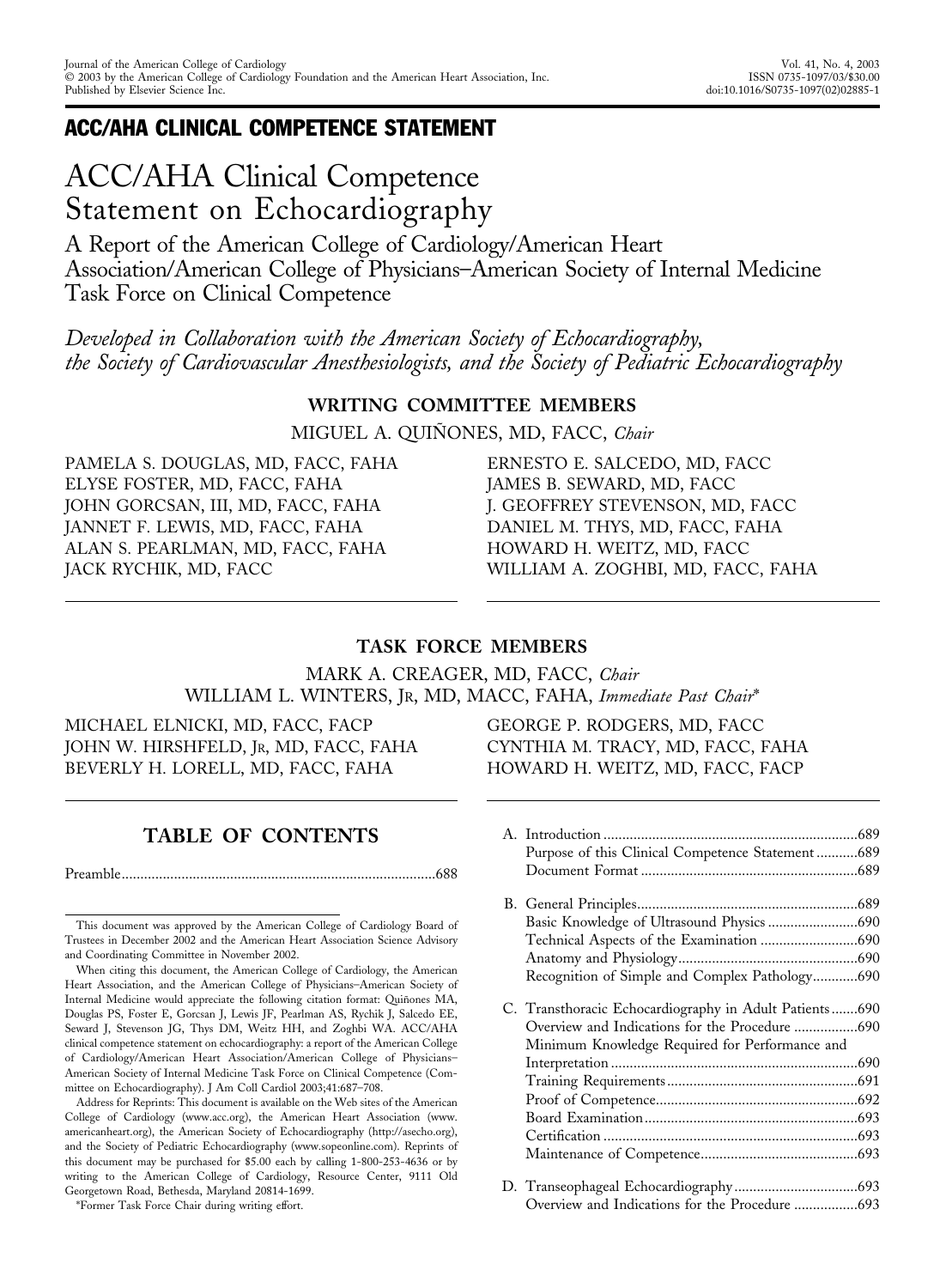#### 688 **Quiñones** *et al.*<br>**ACC/AHA Clinical Competence Statement on Echocardiography and the statement of Chinaca Consumer Chinaca Chinaca** ACC/AHA Clinical Competence Statement on Echocardiography

|  | Minimum Knowledge Required for Performance and  |  |
|--|-------------------------------------------------|--|
|  |                                                 |  |
|  |                                                 |  |
|  |                                                 |  |
|  |                                                 |  |
|  | Overview and Indications for the Procedure 696  |  |
|  | Minimum Knowledge Required for Performance and  |  |
|  |                                                 |  |
|  |                                                 |  |
|  |                                                 |  |
|  |                                                 |  |
|  |                                                 |  |
|  |                                                 |  |
|  | Minimum Knowledge Requirements for Performance  |  |
|  |                                                 |  |
|  |                                                 |  |
|  |                                                 |  |
|  |                                                 |  |
|  |                                                 |  |
|  | Overview and Indications for Procedure700       |  |
|  | Minimum Knowledge Required for Performance and  |  |
|  |                                                 |  |
|  | Technical Aspects of the Examination 701        |  |
|  |                                                 |  |
|  | Recognition of Simple and Complex Pathology702  |  |
|  |                                                 |  |
|  |                                                 |  |
|  |                                                 |  |
|  |                                                 |  |
|  |                                                 |  |
|  | Overview and Indications for Procedure703       |  |
|  | Minimum Knowledge Required for Performance and  |  |
|  |                                                 |  |
|  |                                                 |  |
|  |                                                 |  |
|  |                                                 |  |
|  |                                                 |  |
|  |                                                 |  |
|  | Overview and Indications for the Procedure705   |  |
|  | Minimum Knowledge Required for Performance      |  |
|  |                                                 |  |
|  |                                                 |  |
|  |                                                 |  |
|  |                                                 |  |
|  |                                                 |  |
|  | Overview and Indications for the Procedure706   |  |
|  | Minimum Knowledge Required for Performance      |  |
|  |                                                 |  |
|  |                                                 |  |
|  | Proof and Maintenance of Competence706          |  |
|  | 3. Intracoronary and Intracardiac Ultrasound706 |  |
|  | Overview and Indications for the Procedure706   |  |
|  | Minimum Knowledge Required for Performance      |  |
|  |                                                 |  |
|  | Training and Competence Requirements707         |  |
|  |                                                 |  |
|  | Overview and Indications for the Procedure707   |  |

| Minimum Knowledge Required for Performance |  |
|--------------------------------------------|--|
|                                            |  |
|                                            |  |
|                                            |  |
|                                            |  |

# PREAMBLE

The granting of clinical staff privileges to physicians is a primary mechanism used by institutions to uphold the quality of care. The Joint Commission on Accreditation of Health Care Organizations requires that the granting of continuing medical staff privileges be based on assessments of applicants against professional criteria specified in the medical staff bylaws. Physicians themselves are thus charged with identifying the criteria that constitute professional competence and with evaluating their peers accordingly. Yet, the process of evaluating physicians' knowledge and competence is often constrained by the evaluator's own knowledge and ability to elicit the appropriate information, problems compounded by the growing number of highly specialized procedures for which privileges are requested.

The American College of Cardiology/American Heart Association/American College of Physicians–American Society of Internal Medicine (ACC/AHA/ACP–ASIM) Task Force on Clinical Competence was formed in 1998 to develop recommendations for attaining and maintaining the cognitive and technical skills necessary for the competent performance of a specific cardiovascular service, procedure, or technology. These documents are evidence-based, and when evidence is not available, expert opinion is utilized to formulate recommendations. Indications and contraindications for specific services or procedures are not included in the scope of these documents. Recommendations are intended to assist those who must judge the competence of cardiovascular health care providers entering practice for the first time and/or those who are in practice and undergo periodic review of their practice expertise. The assessment of competence is complex and multidimensional; therefore, isolated recommendations contained herein may not necessarily be sufficient or appropriate for the judging of overall competence.

The ACC/AHA/ACP–ASIM Task Force makes every effort to avoid any actual or potential conflicts of interest that might arise as a result of an outside relationship or personal interest of a member of the ACC/AHA Writing Committee. Specifically, all members of the Writing Committee are asked to provide disclosure statements of all such relationships that might be perceived as real or potential conflicts of interest. These changes are reviewed by the Writing Committee and updated as changes occur.

> *Mark A. Creager*, MD, FACC, Chair, ACC/AHA/ACP-ASIM Task Force on Clinical Competence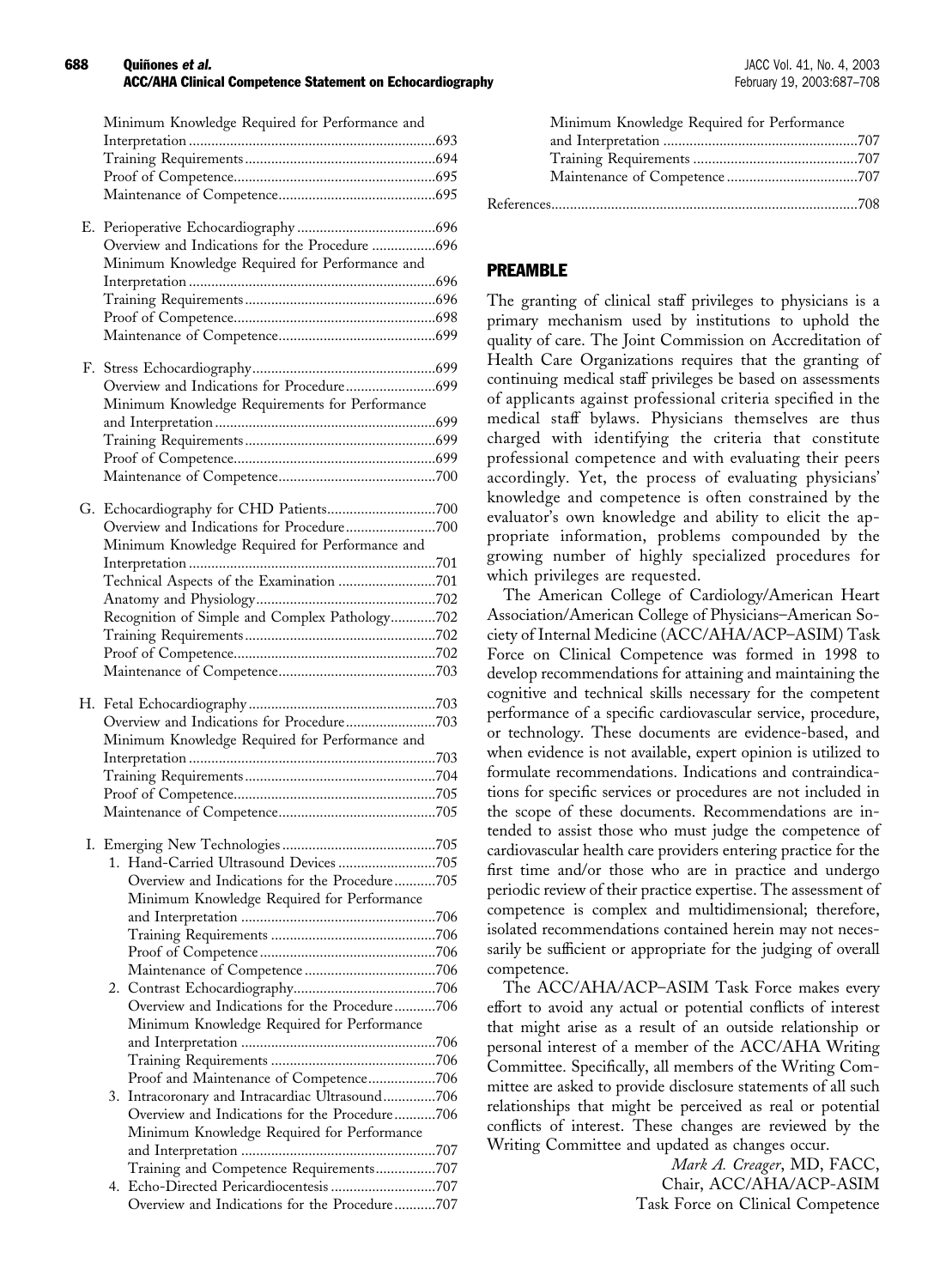# *A. Introduction*

This document is a revision of the 1990 ACP/ACC/AHA Clinical Competence in Adult Echocardiography [\(1\).](#page-21-0) The writing committee consisted of recognized experts in echocardiography representing the ACC, AHA, ACP–ASIM, American Society of Echocardiography (ASE), Society of Pediatric Echocardiography (SOPE), and the Society of Cardiovascular Anesthesiologists (SCA). The document has been approved for publication by the governing bodies of the ACC and the AHA, and endorsed by the ASE, SCA, and SOPE.

**Purpose of this Clinical Competence Statement.** Previous publications have focused on training requirements for clinical competence in echocardiography. The first recommendations were made in 1986 by Bethesda Conference 17: Adult Cardiology Training [\(2\)](#page-21-0) and in 1987 by an expert panel of the ASE [\(3\)](#page-21-0). They were followed by a previous version of the ACP/ACC/AHA physician clinical competence statement in 1990. These earlier recommendations were limited primarily to the practice of transthoracic echocardiography (TTE) in the adult patient. However, over the past 15 years echocardiography has evolved into a family of techniques (Table 1), each one with unique applications and its own set of cognitive skills and training requirements. Although the majority of these newer technologies were in their early phase of development in 1990, today they are used routinely in community hospitals all across the nation. In addition, the application of echocardiography in children and adults with congenital heart disease (CHD) has evolved into a highly specialized modality with its own set of cognitive skills and training requirements. Subspecialty societies such as the ASE have published recommendations for training and, in some cases, for competence in some of these newer techniques. In addition, guidelines for training in adult cardiovascular medicine in the form of a suggested core curriculum (COCATS) have included recommendations on training in echocardiography, first in 1995 and currently in a revised version [\(4\)](#page-21-0). The recently formed National Board of Echocardiography (NBE) has also introduced guidelines for certification of special competence in adult echocardiography, which includes passing an examination in addition to specific training requirements. Separate certifications are granted for transesophageal echocardiography (TEE) and stress echocardiography. Recognizing the growths in technology and the increased complexity of echocardiography, the members of the ACC/AHA/ACP–ASIM Task Force on Clinical Competence commissioned this writing group to provide a new set of recommendations that recognize the different cognitive skills required for each of the new modalities and that address training, documentation and maintenance of competence.

**Document Format.** This document addresses competence in the performance and interpretation all the different modalities of echocardiography, including new applications of echocardiography in the operating room and the appliTable 1. Echocardiographic Modalities

- Transthoracic two-dimensional/Doppler echocardiography
- Transesophageal echocardiography
- Intra-operative echocardiography
- Stress echocardiography
- Miniaturized hand-carried ultrasound ● Contrast echocardiography
- Intracardiac and intravascular ultrasound

cation of echocardiography in patients with complex CHD. The document also addresses the application of echocardiography using miniaturized hand-carried ultrasound instruments. For each of the applications, there will be a brief general overview, a discussion of the cognitive skills required and recommendations on training requirements, proof of competence, and maintenance of competence. Whenever possible, these recommendations will be linked to previously published recommendations made by specialty societies. In some situations, however, the writing group provides a set of recommendation that represent the consensus of this body of experts.

This document makes an important distinction between training requirements and documentation of competence. Training requirements represent the minimal training experience that is considered necessary to achieve the skills for performance at a particular level. It is recognized that training is highly individualized and some trainees may require higher volume and more hours of exposure to a particular technique. Proof of competence, on the other hand, consists of a set of requirements that provide some assurance that physicians have gained the expertise needed to perform according to recognized standards.

The sections on training requirements refer primarily to the training needed to achieve specific levels of expertise. Such training is expected to occur under the direct supervision of a qualified Level 3 or equivalent physician/teacher and for the most part, occurs during formal fellowship training in either cardiovascular medicine or cardiovascular anesthesiology. However, the document recognizes the fact that physicians trained prior to the development of these techniques may have properly learned their use while in practice. Thus, whenever possible, the document addresses training requirements and proof of competence for this group of physicians. Maintenance of competence requires the performance of a certain minimal volume of procedures and participation in continuing medical education (CME). This document recommends that physicians practicing echocardiography obtain a minimum of 5 hours per year of CME credits in echocardiography, as recommended recently by the Intersocietal Commission for the Accreditation of Echocardiography Laboratories (ICAEL Newsletter 2001Vol 4; Issue 2; page 5).

# *B. General Principles*

Regardless of the echocardiographic modality utilized, there is a body of knowledge required by any physician involved in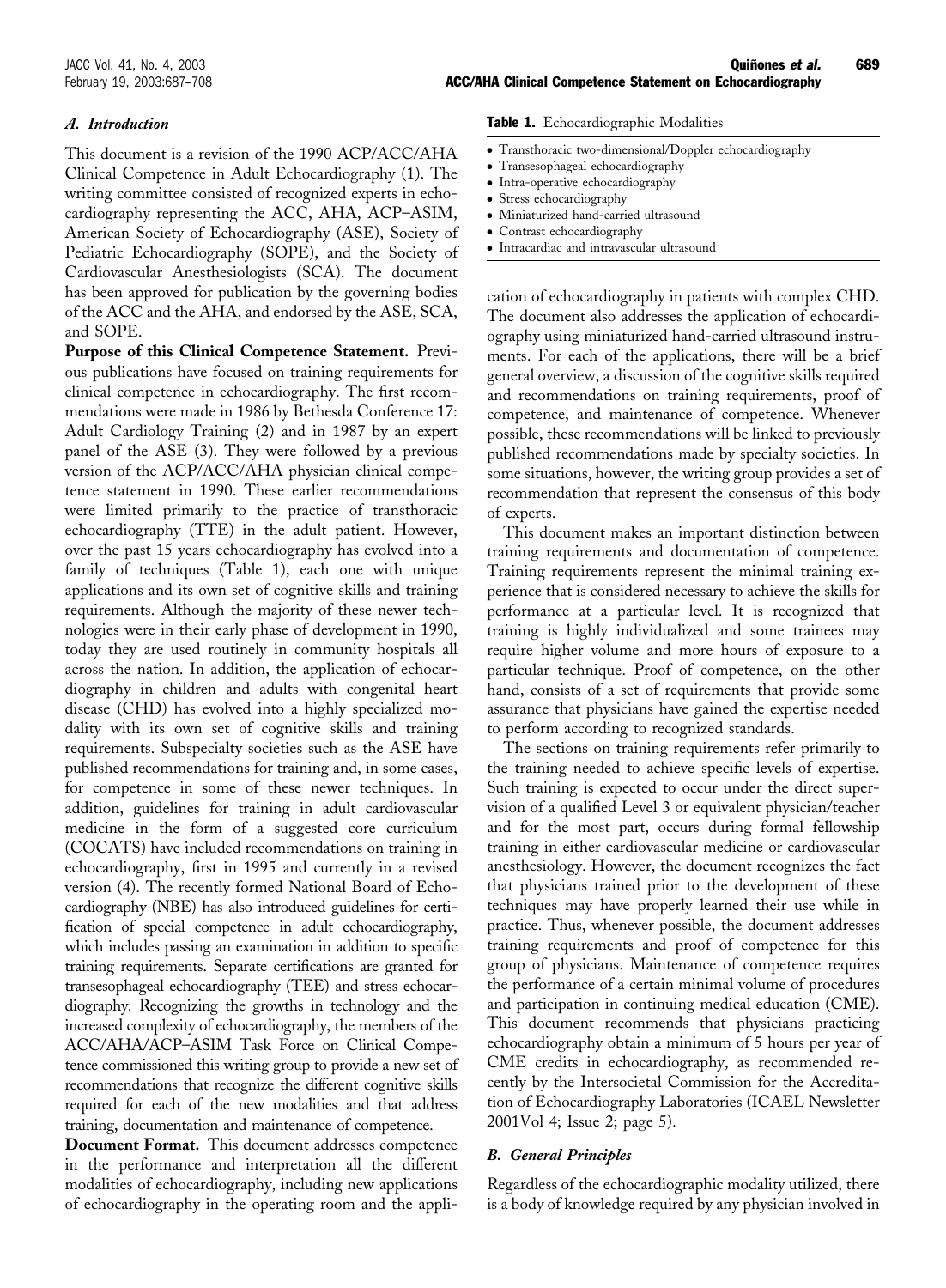#### Table 2. Basic Cognitive Skills Required for Competence in Echocardiography

- Knowledge of physical principles of echocardiographic image formation and blood flow velocity measurements.
- Knowledge of instrument settings required to obtain an optimal image.
- Knowledge of normal cardiac anatomy.
- Knowledge of pathologic changes in cardiac anatomy due to acquired and CHD.
- Knowledge of fluid dynamics of normal blood flow.
- Knowledge of pathological changes in blood flow due to acquired heart disease and CHD.

 $CHD =$  congenital heart disease.

performance and/or interpretation of echocardiograms that includes: ultrasound physics and use of instrumentation, anatomy, physiology, and pathology of the heart and great vessels (Table 2).

**Basic Knowledge of Ultrasound Physics.** Echocardiographic imaging and Doppler systems generate ultrasound signals that follow the laws of physics. Appropriate utilization of these instruments and interpretation of the data generated require an understanding of the fundamental principles of ultrasound physics and how they relate to the images produced and the spectral and color Doppler information. This understanding is considered to be an important requirement for clinical competence in all modalities of echocardiography.

**Technical Aspects of the Examination.** An essential component of the diagnostic accuracy of echocardiography is the skill and experience of the individual responsible for image and data acquisition. Technical skills related to echocardiographic data acquisition may be divided into two important skill sets: transducer manipulation and ultrasound system adjustments. Perhaps the most difficult and underestimated skill set to master is transducer manipulation, which is critical to obtaining optimal image quality in standard tomographic imaging planes, and optimal Doppler flow velocity signals. This is true regardless of the type of transducer utilized (i.e., transthoracic, transesophageal, or intravascular). The second set of technical skills includes appropriate knowledge of ultrasound instrument settings such as transducer frequency, use of harmonics, mechanical index, depth, gain, time-gain-compensation, dynamic range, filtering, velocity scale manipulations, and display of received signals.

**Anatomy and Physiology.** Echocardiography is a powerful diagnostic tool that provides immediate access for the evaluation of cardiac and vascular structures and assessment of heart function. Intrinsic to a competent echocardiographic examination is a thorough understanding of the anatomy and physiology of the heart and great vessels. Two-dimensional imaging can accurately quantify cardiac chamber sizes, wall thickness, ventricular function, valvular anatomy, and great vessel size. Pulsed, continuous-wave, and color-flow Doppler echocardiography, especially when combined with two-dimensional imaging, can be used to

quantify blood flow velocities and calculate blood flow; assess intracardiac pressures and hemodynamics; and detect and quantify stenosis, regurgitation, and other abnormal flow states. Documentation of normal and abnormal cardiac anatomy and physiology must be accomplished by the individual performing the examination.

**Recognition of Simple and Complex Pathology.** The ability to recognize both simple and complex pathology of the heart and great vessels is required for competence in echocardiography. A fundamental knowledge of cardiac pathology is required during data acquisition to tailor the examination appropriately and maximize demonstration of the abnormalities present. This includes the ability to modify standard imaging planes and optimize the Doppler beam angle of incidence to achieve this goal. In addition, an extensive knowledge of pathology and pathophysiology is required to interpret recorded echocardiographic data.

# *C. Transthoracic Echocardiography in Adult Patients*

**Overview and Indications for the Procedure.** Transthoracic two-dimensional and Doppler echocardiography is one of the most important and frequently performed diagnostic procedures for patients with cardiovascular disease. It provides highly accurate diagnostic information regarding the anatomy and physiology of the cardiac chambers, valves, major vessels, and pericardium in a noninvasive and instantaneous manner. This information can immediately affect the further diagnostic work-up for the patient, dictate therapeutic decisions, determine response to therapy, and predict patient outcome. Because transthoracic twodimensional/Doppler echocardiography plays such a major role in the care of patients with suspected or known cardiovascular diseases, the widely accepted indications for the procedure span the breadth of cardiovascular medicine, including but not limited to the diagnosis of and guiding treatment for: coronary artery disease, valvular heart disease, heart failure, hypertensive heart disease, congenital abnormalities, complications of pulmonary disease, tumors/ masses, cardiac trauma, pericardial disease, and others. Details of accepted indications have been recently revised (ACC/AHA Guidelines revision, publication pending). This section will discuss the cognitive requirements, training, proof of competence, and maintenance of competence for performance and/or interpretation of TTE in adult patients with acquired diseases and/or simple congenital heart defects. A separate section is dedicated to the use of echocardiography in pediatric patients and adults with complex congenital defects, as defined by the Task Force 1 Report from the 32nd Bethesda Conference on "Care of the Adult with Congenital Heart Disease" [\(5\)](#page-21-0). Simple lesions are listed in [Table 3](#page-4-0).

**Minimum Knowledge Required for Performance and Interpretation [\(Table 4\).](#page-4-0)** Competence in performing and/or interpreting TTE in adult patients requires all of the basic knowledge of ultrasound physics, of instrumentation, and of cardiac anatomy, physiology and pathology described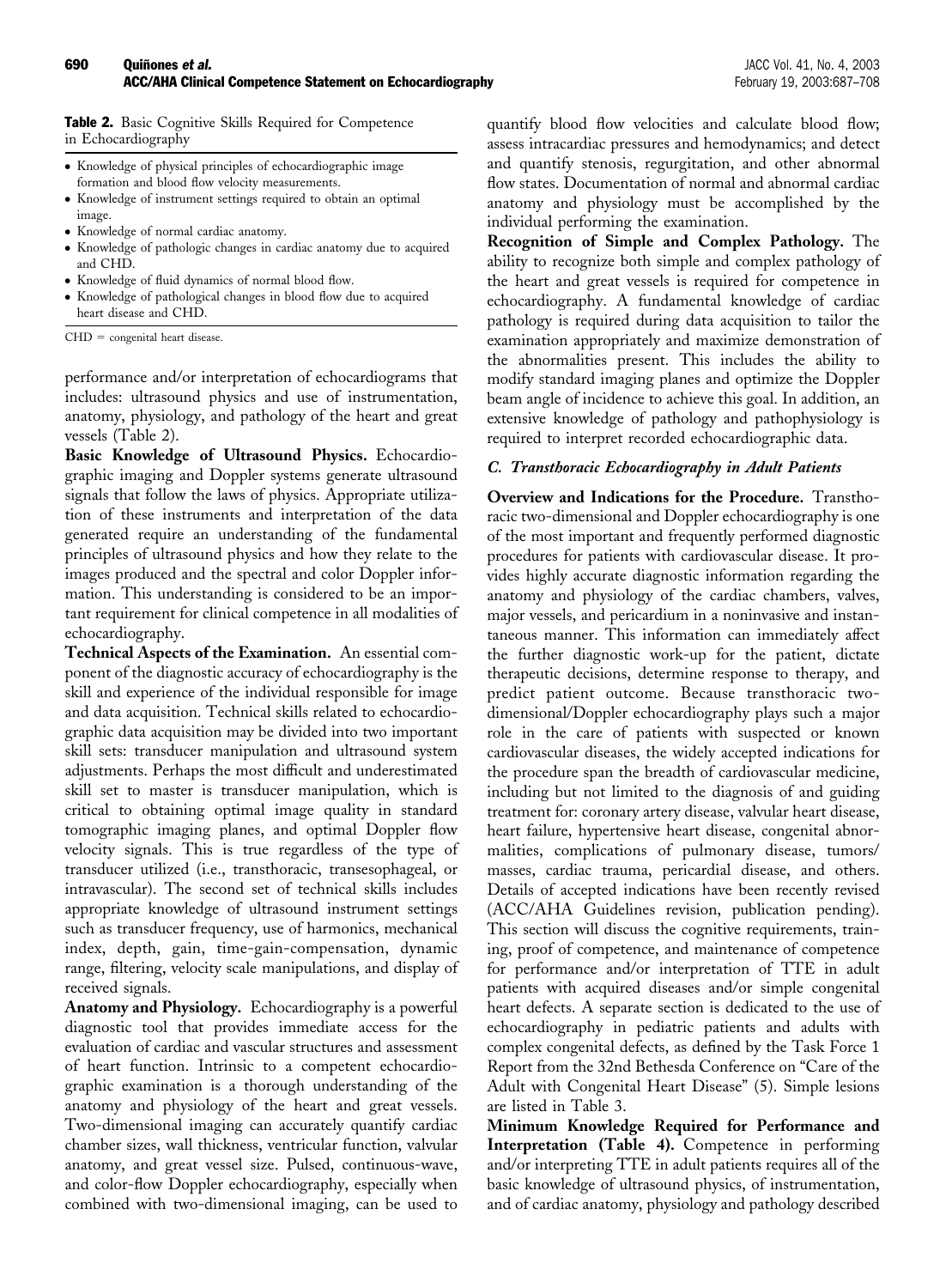<span id="page-4-0"></span>

| 1. Valvular/Vascular                                                    |
|-------------------------------------------------------------------------|
| Isolated congenital aortic valve disease                                |
| Isolated sub-aortic membrane                                            |
| Isolated congenital mitral valve disease (except parachute valve, cleft |
| valve)                                                                  |
| Isolated valvular pulmonic stenosis                                     |
| Uncomplicated Ebstein's anomaly                                         |
| Simple coarctation of the aorta                                         |
| Sinus of valsalva aneurysm                                              |
| Persistent left superior vena cava                                      |
| 2. Shunts                                                               |
| Isolated atrial septal defects or patent foramen ovale                  |
| Isolated small ventricular septal defects                               |
| Isolated patent ductus arteriosus                                       |

in the section on General Principles. Transducer manipulation is perhaps the most difficult and underestimated skill set to master when performing a transthoracic echocardiographic examination. It is the most important factor in obtaining optimal image quality in standard tomographic imaging planes and optimal Doppler flow velocity signals. As previously mentioned, appropriate knowledge of ultrasound instrument settings such as depth, gain, time-gaincompensation, dynamic range, filtering and display of received signals is essential for performing an optimal examination. Even though the majority of echocardiographic examinations are performed by sonographers and interpreted by physicians in most clinical settings in the United States, all physicians interpreting scans are required to be skilled in echocardiographic data acquisition as well. This facilitates the physician's understanding of optimal echocardiographic data acquisition and technical quality. Physicians who are ultimately responsible for the diagnostic data should play an appropriate role in quality control and teaching in the sonographer-physician relationship. The echocardiographic physician should accordingly be available for consultation with the sonographer. Furthermore, a physician properly trained in echocardiographic data acquisition should be able to perform emergency bedside echocardiographic examinations when a sonographer is not available.

Table 4. Cognitive Skills Required for Competence in Adult Transthoracic Echocardiography

- Basic knowledge outlined in Table 2.
- Knowledge of appropriate indications for echocardiography.
- Knowledge of the differential diagnostic problem in each case and the echocardiographic techniques required to investigate these possibilities.
- Knowledge of appropriate transducer manipulation.
- Knowledge of cardiac auscultation and electrocardiography for correlation with results of the echocardiogram.
- Ability to distinguish an adequate from an inadequate echocardiographic examination.
- Knowledge of appropriate semi-quantitative and quantitative measurement techniques and ability to distinguish adequate from inadequate quantitation.
- Ability to communicate results of the examination to the patient, medical record, and other physicians.
- Knowledge of alternatives to echocardiography.

|  |  | Table 5. Training Requirements for Performance and |                                                        |
|--|--|----------------------------------------------------|--------------------------------------------------------|
|  |  |                                                    | Interpretation of Adult Transthoracic Echocardiography |

|         | Cumulative<br>Duration<br>of Training | Minimum Total<br>Number of<br><b>Examinations</b><br>Performed | <b>Minimum Number</b><br>of Examinations<br>Interpreted |
|---------|---------------------------------------|----------------------------------------------------------------|---------------------------------------------------------|
| Level 1 | 3 months                              | 75                                                             | 150                                                     |
| Level 2 | 6 months                              | 150 (75 additional)                                            | 300 (150 additional)                                    |
| Level 3 | 12 months                             | 300 (150 additional)                                           | 750 (450 additional)                                    |

**Training Requirements (Table 5).** Training in adult TTE remains intimately linked to training in other aspects of adult cardiovascular medicine, including cardiovascular catheterization, inpatient and outpatient clinical care, electrocardiography, pacing and electrophysiology, cardiac surgery, and other noninvasive imaging. The number of procedures required to accomplish clinical competence in twodimensional Doppler echocardiography is, in reality, somewhat arbitrary because there is individual variation in cognitive, analytical, and manual-dexterity skills. Furthermore, the breadth of the clinical experience is equally as important as the numbers themselves, in that supplemental training may be required in centers where patient populations are skewed by specific referral patterns. It is important to emphasize that the numbers of examinations refer to comprehensive two-dimensional and Doppler echocardiographic studies that are diagnostic, complete, and quantitatively accurate.

The numbers set forth in this document reflect the minimum requirements for the average trainee engaged in a training program in adult cardiovascular medicine. These numbers have been revised specifically to reflect the reality of mainstream training programs in cardiovascular medicine in the current era. A new distinction has been made between the performance of echocardiograms and interpretation of echocardiograms. Expert consensus remains that all physicians involved in the practice of the subspecialty of cardiovascular medicine or who participate in interpreting echocardiograms must be trained at a minimum level in performing echocardiograms (Table 5).

Level 1 Training (3 months, 75 examinations performed, 150 examinations interpreted). Level 1 is defined as the minimal introductory training that must be achieved by all trainees in adult cardiovascular medicine. This includes a basic understanding of the physics of ultrasound, the fundamental technical aspects of the examination, cardiovascular anatomy and physiology as it relates to echo and Doppler imaging, and recognition of simple as well as complex cardiac pathology and pathophysiology. Level 1 trainees are required to train in echocardiography for a minimum of three months and perform and interpret a minimum of 75 two-dimensional and Doppler TTEs, and interpret an additional 75 two-dimensional and Doppler TTEs (total of 150 exams interpreted). This nominal hands-on training should enable a physician to expand on or clarify the data acquired by a sonographer, and to understand potential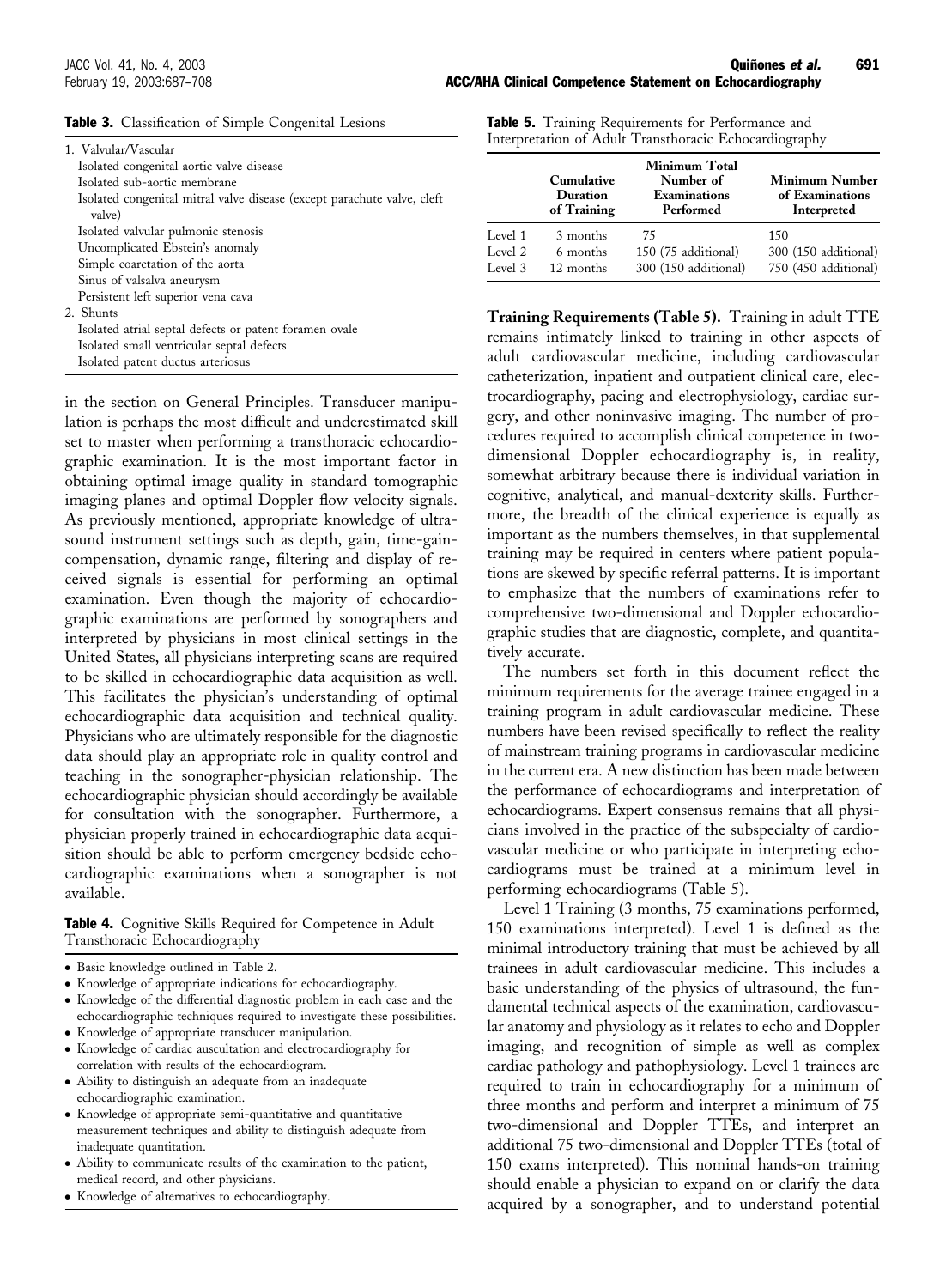#### <span id="page-5-0"></span>G92 **Quiñones** *et al.*<br> **ACC/AHA Clinical Competence Statement on Echocardiography Constantion Computer Statement on Echocardiography** ACC/AHA Clinical Competence Statement on Echocardiography

|                                       | <b>Training Guidelines</b>                                                | <b>Proof of Competence</b>                                                     |
|---------------------------------------|---------------------------------------------------------------------------|--------------------------------------------------------------------------------|
| Documentation of Competence           |                                                                           |                                                                                |
| Training completed after July 1, 1998 | 1) Level 2 training                                                       | 1) Letter or certificate from training supervisor,* or<br>2) NBE certification |
| Training completed between            | 1) Level 2 training or                                                    | 1) Letter or certificate from training supervisor <sup>*</sup> or              |
| July 1, 1990, and July 1, 1998        | 2) 3 months training, 150 studies performed and                           | 2) NBE certification or                                                        |
|                                       | interpreted, and 400 studies per year for 2<br>years                      | 3) ICAEL accreditation                                                         |
| Training completed prior to           | 1) Level 2 training or                                                    | 1) Letter or certificate from training supervisor <sup>*</sup> or              |
| July 1, 1990                          | 2) 400 studies per year for 3 years                                       | 2) NBE certification or                                                        |
|                                       |                                                                           | 3) ICAEL accreditation or                                                      |
|                                       |                                                                           | 4) Letter attesting to competence from Level 3 trained                         |
|                                       |                                                                           | physician who has over read 25 studies                                         |
| Maintenance of Competence             |                                                                           |                                                                                |
| Level 2                               | Performance and/or interpretation of 300 studies                          |                                                                                |
|                                       | per year                                                                  |                                                                                |
| Level 3                               | Performance and/or interpretation of 500 studies<br>per year <sup>†</sup> |                                                                                |
|                                       |                                                                           |                                                                                |

Table 6. Documentation and Maintenance of Competence in Transthoracic Echocardiography

All numbers represent minimum requirements. \*Training program director, echocardiography laboratory director, or equivalent. †Periodic performance of echocardiographic studies is highly recommended.

ICAEL = Intersocietal Commission for the Accreditation of Echocardiography Laboratories; NBE = National Board of Echocardiography.

technical limitations and artifacts. Level 1 training is not sufficient for a trainee to perform or interpret echocardiograms independently.

Level 2 Training (6 months, 150 examinations performed [75 additional] and 300 interpreted [150 additional]. Level 2 training is the minimum recommended training for a physician to perform and interpret echocardiograms independently. These requirements are specifically for transthoracic two-dimensional and Doppler echocardiography. Level 2 is defined as a minimum of an additional 3 months of training in echocardiography (6 months cumulative) and the addition of 150 transthoracic two-dimensional and Doppler examinations interpreted (300 cumulative exams interpreted). Additional training in special procedures, such as TEE and stress echocardiography, is detailed subsequently in this document. Although some experience in special procedures may be attained as a part of Level 2 training, in most instances, full competence in these areas will require additional training beyond Level 2.

Level 3 Training (12 months, 300 transthoracic twodimensional and Doppler echocardiograms performed [150 additional] and 750 interpreted [450 additional]). Level 3 represents a high level of expertise that would enable an individual to serve as a director of an echocardiography laboratory and be directly responsible for quality control and for the training of sonographers and physicians in echocardiography. Although these guidelines reflect the minimum number of TTE and Doppler studies, most physicians who are Level 3-trained will also have additional training in TEE and stress echocardiography. It should be emphasized that these numbers reflect the minimum examinations considered for clinical competence; many training programs will offer a greater experience in interpretation of transthoracic echocardiograms over the time periods previously outlined.

Physicians who trained in Cardiovascular Disease before

July 1990 (when the Level 1 to 3 guidelines were adopted) are considered clinically competent for independent performance and interpretation if they have either the equivalent of Level 2 training, as previously set forth, or have the experience of providing echocardiographic services for a minimum of 400 examinations performed and/or interpreted per year for a minimum of 3 years. Physicians who completed training in Cardiovascular Disease between July 1990 and July 1998 are considered clinically competent in echocardiography with the equivalent of Level 2 training, as previously set forth, if they completed 3 months training in echocardiography with performance and interpretation of 150 transthoracic echocardiograms, and have provided echocardiographic services of a minimum of 400 echo and Doppler examinations per year for a minimum of 2 years. Physicians who completed training in Cardiovascular Disease after July 1998 can be considered clinically competent in echocardiography with 6 months of training, a minimum of 150 examinations performed and a total of 300 examinations interpreted.

**Proof of Competence (Table 6).** The optimal evaluation of clinical competence is performed by an individual or individuals who observe the trainee directly. This is usually accomplished by the director of the echocardiography laboratory or by qualified faculty who participate in the training activities of the laboratory. Trainees are strongly encouraged to maintain a log with counts of all performed and interpreted echocardiograms that should be updated regularly. A letter or certificate from either the supervising echocardiography laboratory director or the training program director, with input from the echocardiography laboratory director, should document both the duration of training and the counts of performed and interpreted echocardiograms at the end of their training program (Table 6).

In addition to the training requirements outlined in the foregoing text, proof of competence for individuals trained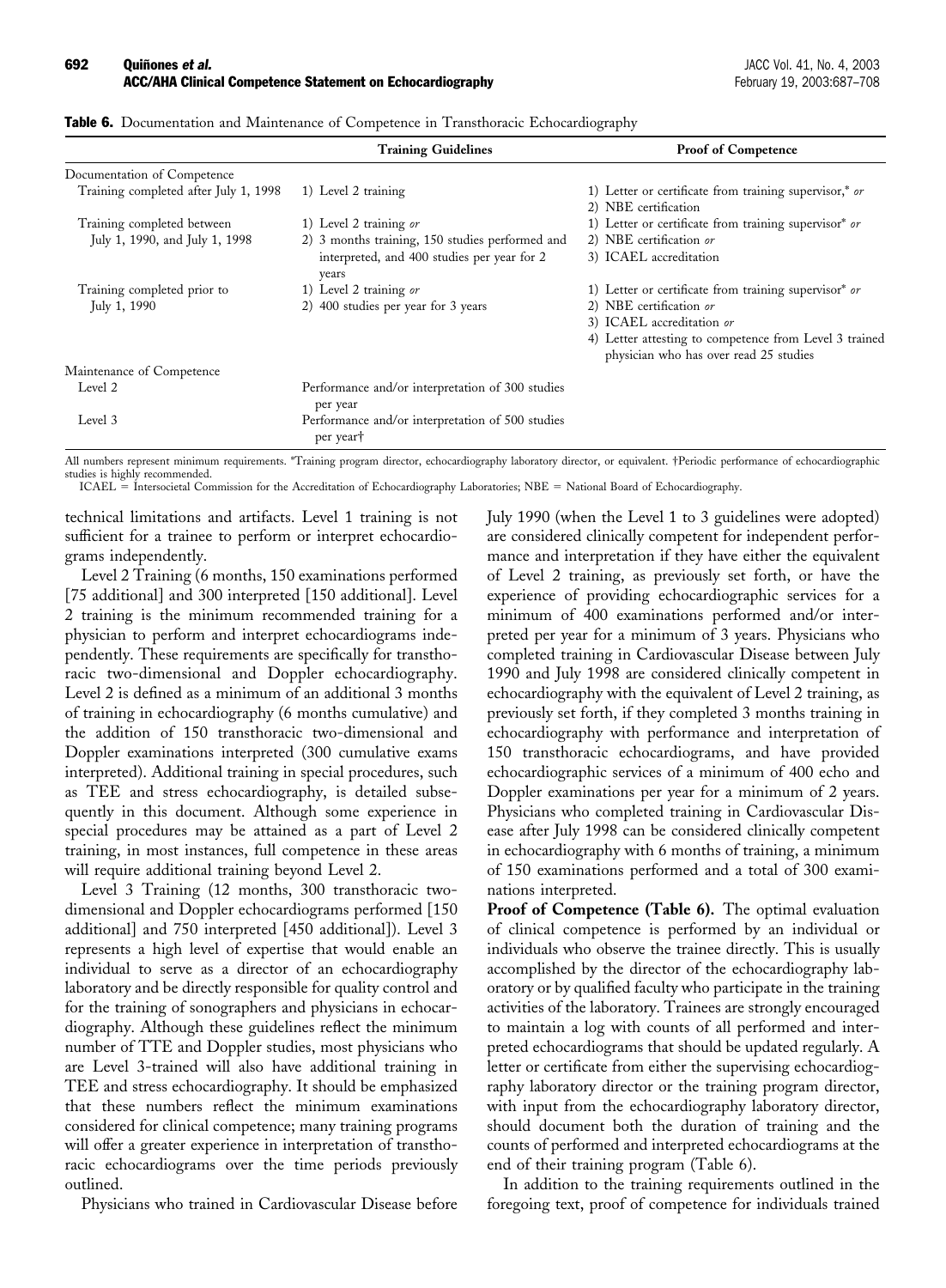before 1990 may be established in one of the following three ways: 1) NBE Board Certification; 2) active participation by the physician in a laboratory accredited by the Intersocietal Commission for the Accreditation of Echocardiography Laboratories (ICAEL), with demonstration that the physician interprets a minimum of 300 studies per year, or 3) Endorsement by a Level 3-trained physician who has overread a minimum of 25 examinations interpreted by the individual. This Level 3-trained echocardiography physician may be either on-site or off-site in circumstances where a Level 3-trained physician is not available on-site.

**Board Examination.** The NBE was formed in December of 1998 to establish criteria for Special Competence in Adult Echocardiography. These requirements include the successful completion of a written board examination for Special Competence in Adult Echocardiography, known as the ASCeXAM, and the completion training requirements consistent with this statement and the COCATS document.

**Certification.** The NBE has established a process to issuing certification for Special Competence in Adult Echocardiography, specifically in transthoracic two-dimensional and Doppler echocardiography, to physicians who have successfully completed all training requirements and have passed the ASCeXAM. Specific details regarding certification are offered on the NBE web site: www.echoboards.org.

**Maintenance of Competence [\(Table 6\)](#page-5-0).** Clinical competence in echocardiography requires continued maintenance of skills in two-dimensional and Doppler echocardiography. Upon completion of the training requirements as previously discussed, a minimum of performance and/or interpretations of 300 examinations per year are required to remain proficient in providing echocardiographic services at Level 2. Because Level 3 skills include the supervision and education of sonographers and physicians training in echocardiography, maintenance of these skills requires physicians to perform and/or interpret a minimum of 500 transthoracic echocardiograms annually. In addition, it is essential that Level 3 physicians maintain their skills by performing transthoracic examinations. This can be done by periodically assisting the sonographers with the performance of more complex cases. Continuing medical education in echocardiography is essential to keep pace with ongoing technical advances, refinements in established techniques, and applications of new methods. Although minimal guidelines for CME are outlined in Section A, it is recommended that Level 3 physicians exceed these minimal standards so that they can remain as true experts in echocardiography. A program for continuous quality improvement in echocardiography should be employed as outlined in the ASE Continuous Quality Improvement document [\(6\).](#page-21-0)

# *D. Transesophageal Echocardiography*

**Overview and Indications for the Procedure.** Transesophageal echocardiography provides an excellent window for examining the heart and great vessels. Its clinical applications include, but are not limited to: detection and assessment of endocarditis and its complications, aortic dissection and other aortic pathologies, intracardiac thrombi and other masses, evaluation of valvular disorders including prosthetic valve function, and evaluation of a variety of CHDs in both children and adults. Transesophageal echocardiography is also of great use in patients with suspected cardiac trauma, in critically ill medical or surgical patients with unstable hemodynamics, and in patients whose clinical status necessitates echocardiographic assessment but in whom TTE studies are technically inadequate or nondiagnostic. In many large echocardiography laboratories, TEE studies represent between 5% and 10% of the total volume of echocardiographic examinations.

Transesophageal echocardiography is a minimally invasive procedure with small but definite risks [\(7\).](#page-21-0) Therefore, it should be reserved for clinical circumstances in which the potential findings have significant implications for patient management and cannot be obtained by transthoracic evaluation.

**Minimum Knowledge Required for Performance and Interpretation [\(Table 7\).](#page-7-0)** Competence in performing and interpreting TEE in adult patients requires all of the basic knowledge of ultrasound physics and instrumentation as well as the cardiac anatomy, physiology, and pathology described in the section on General Principles. The specific cognitive and technical skills needed to perform TEE in a competent manner are listed in [Table 7](#page-7-0) [\(8\)](#page-21-0).

Transesophageal echocardiography requires the insertion of an endoscopic probe into the esophagus and manipulating the probe through multiple imaging planes to obtain tomographic views of the heart and great vessels. To reduce the level of discomfort associated with the procedure, a topical anesthetic spray is administered to the oropharynx, and intravenous conscious sedation is often used. Consequently, the physician performing a TEE must be knowledgeable with regard to: pharyngeal and esophageal anatomy; the proper use of conscious sedation, including the prompt recognition of possible complications; the various techniques of esophageal intubation and probe manipulation; the recognition and management of possible complications of probe insertion, including the infrequent occurrence of methemoglobinemia as a complication of benzocaine administration; and the absolute and relative contraindications to the performance of a TEE examination. The operator must also have the necessary technical knowledge required to operate the ultrasound machine. Importantly, the physician performing a TEE needs good communication skills in order to explain the TEE procedure to patients in simple terms, including its risks, benefits, and alternative approaches—and in order to obtain the patient's cooperation during the examination. In many patients, the results of a TEE examination guide urgent and definitive treatment (such as emergency surgery in a patient with an ascending aortic dissection); thus, the physician performing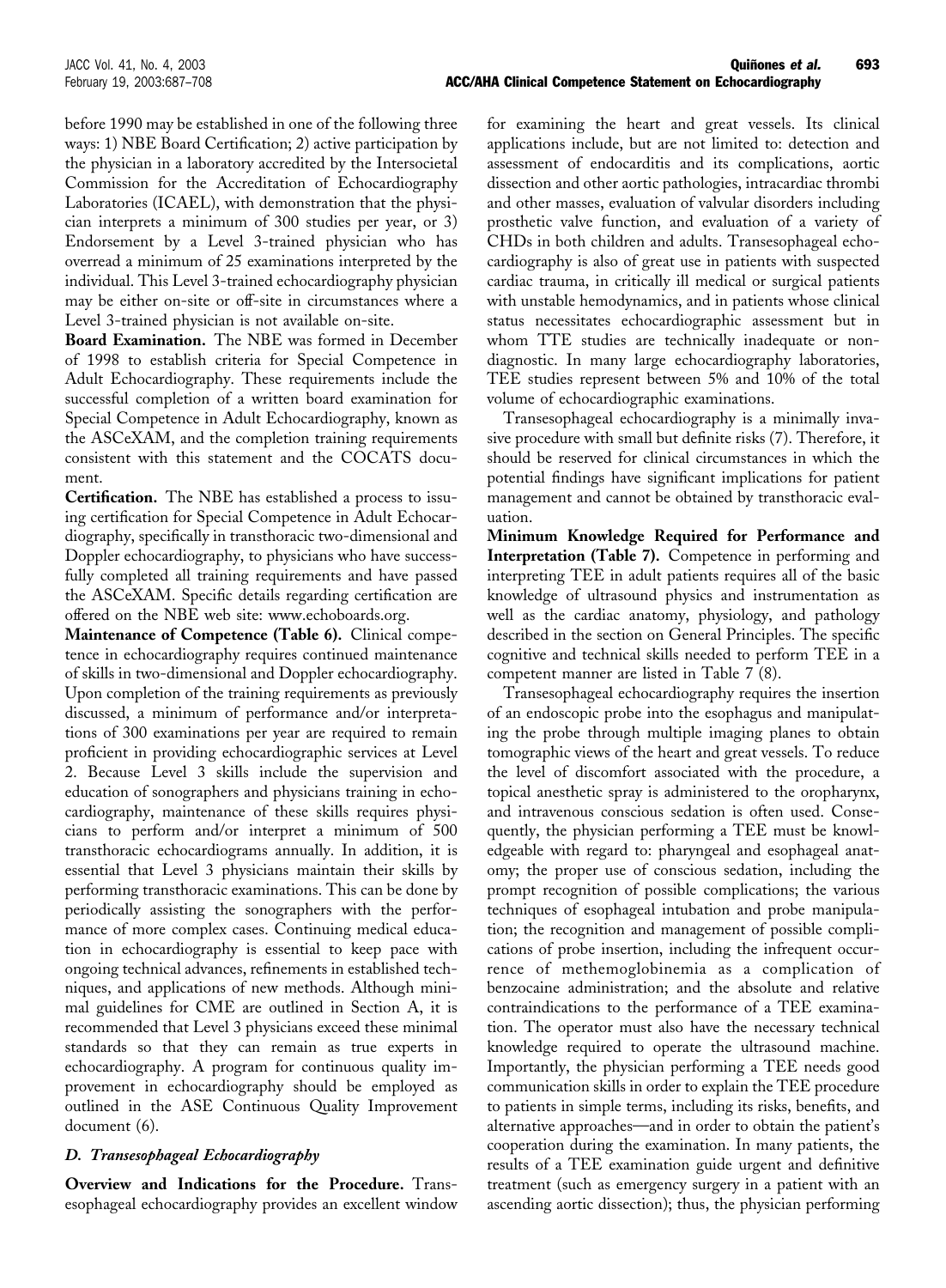#### <span id="page-7-0"></span>Table 7. Cognitive and Technical Skills Required for Competence in TEE

#### **Cognitive Skills**

- Basic knowledge outlined in Tables 2 and 4.
- Knowledge of the appropriate indications, contraindications, and risks of TEE.
- Understanding of the differential diagnostic considerations in each clinical case.
- Knowledge of infection control measures and electrical safety issues related to the use of TEE.
- Understanding of conscious sedation, including the actions, side effects and risks of sedative drugs, and cardiorespiratory monitoring.
- Knowledge of normal cardiovascular anatomy, as visualized tomographically by TEE.
- Knowledge of alterations in cardiovascular anatomy that result from acquired and congenital heart diseases and of their appearance on TEE.
- Understanding of component techniques for transthoracic echocardiography and for TEE, including when to use these methods to investigate specific clinical questions.
- Ability to distinguish adequate from inadequate echocardiographic data, and to distinguish an adequate from an inadequate TEE examination.
- Knowledge of other cardiovascular diagnostic methods for correlation with TEE findings.
- Ability to communicate examination results to the patient, other health care professionals, and medical record.

#### **Technical Skills**

- Proficiency in using conscious sedation safely and effectively.
- Proficiency in performing a complete transthoracic echocardiographic examination, using all echocardiographic modalities relevant to the case.
- Proficiency in safely passing the TEE transducer into the esophagus and stomach, and in adjusting probe position to obtain the necessary tomographic images and Doppler data.
- Proficiency in operating correctly the ultrasonographic instrument, including all controls affecting the quality of the data displayed.
- Proficiency in recognizing abnormalities of cardiac structure and function as detected from the transesophageal and transgastric windows, in distinguishing normal from abnormal findings, and in recognizing artifacts.
- Proficiency in performing qualitative and quantitative analyses of the echocardiographic data.
- Proficiency in producing a cogent written report of the echocardiographic findings and their clinical implications.

Adapted from Pearlman et al. [\(8\).](#page-21-0)

 $\text{TEE} = \text{transesophaged}$  echocardiography.

a TEE needs to have a thorough knowledge of cardiovascular disorders and their accompanying hemodynamic alterations, the different diagnostic issues that require consideration given a particular clinical presentation, and the potential therapies available. The operator also needs to have mastered a thorough understanding of the basic principles of ultrasound imaging and Doppler hemodynamic assessment described in detail in the previous sections.

Although it is usually preferable to perform a comprehensive and systematic TEE examination, it is not always possible, particularly in critically ill patients. Consequently, it is essential that the operator evaluate the most pressing diagnostic issues first. Therefore, the physician performing a TEE must be able to review available clinical and diagnostic information, including data from the TTE, in order to prioritize the most relevant issues and focus the TEE examination on resolving these issues.

**Training Requirements (Table 8).** The proper performance and interpretation of the TEE examination requires training in a number of elements such as: appropriate use of sedatives, proper and safe introduction of the TEE probe, manipulation of the TEE transducer, optimization of the echocardiographic instrument, correct interpretation of the study findings, and communication of findings to other healthcare providers in an articulate and effective manner. This training is best obtained during a formal fellowship in cardiovascular medicine, or its equivalent, and through active participation in a training program in general TTE. Alternatively, the training can be achieved as part of a cardiovascular anesthesiology or critical care medicine fellowship, with a formal period of intensive education in an affiliated diagnostic echocardiography laboratory.

Specifically, trainees must perform esophageal intubations (using a diagnostic TEE probe) under the tutelage of an experienced physician with advanced skills in TEE or under the supervision of an experienced endoscopist. Trainees must also perform a number of TEE examinations under the tutelage of an experienced TEE operator before performing TEE examinations independently. It is crucial that trainees learn to recognize normal and abnormal findings "on-line" and to manipulate the probe to obtain optimal views for evaluating the abnormalities observed. Because the results of a TEE examination are frequently considered "definitive" and used to make immediate and important management decisions, we do not believe in defining different levels of competence. Therefore, in regard to TEE, "minimum training" and "optimal training" are the same. We endorse the previously published recommendations of the ASE [\(8\)](#page-21-0) and the ACC [\(4\)](#page-21-0).

For physicians in formal cardiology fellowship training programs, training in TEE should include 1) attainment of at least Level 2 experience in general TTE; 2) performance

Table 8. Training Requirements for Performance and Interpretation of TEE

| Component                                 | <b>Objective</b>                                                   | Approximate<br>Caseload          |
|-------------------------------------------|--------------------------------------------------------------------|----------------------------------|
| General transthoracic echo, Level 2       | Background knowledge and skills                                    | 300 interpreted<br>150 performed |
| Esophageal intubation<br>TEE examinations | TEE probe introduction<br>Skills in performance and interpretation | 25<br>50                         |

Abbreviations same as Table 7.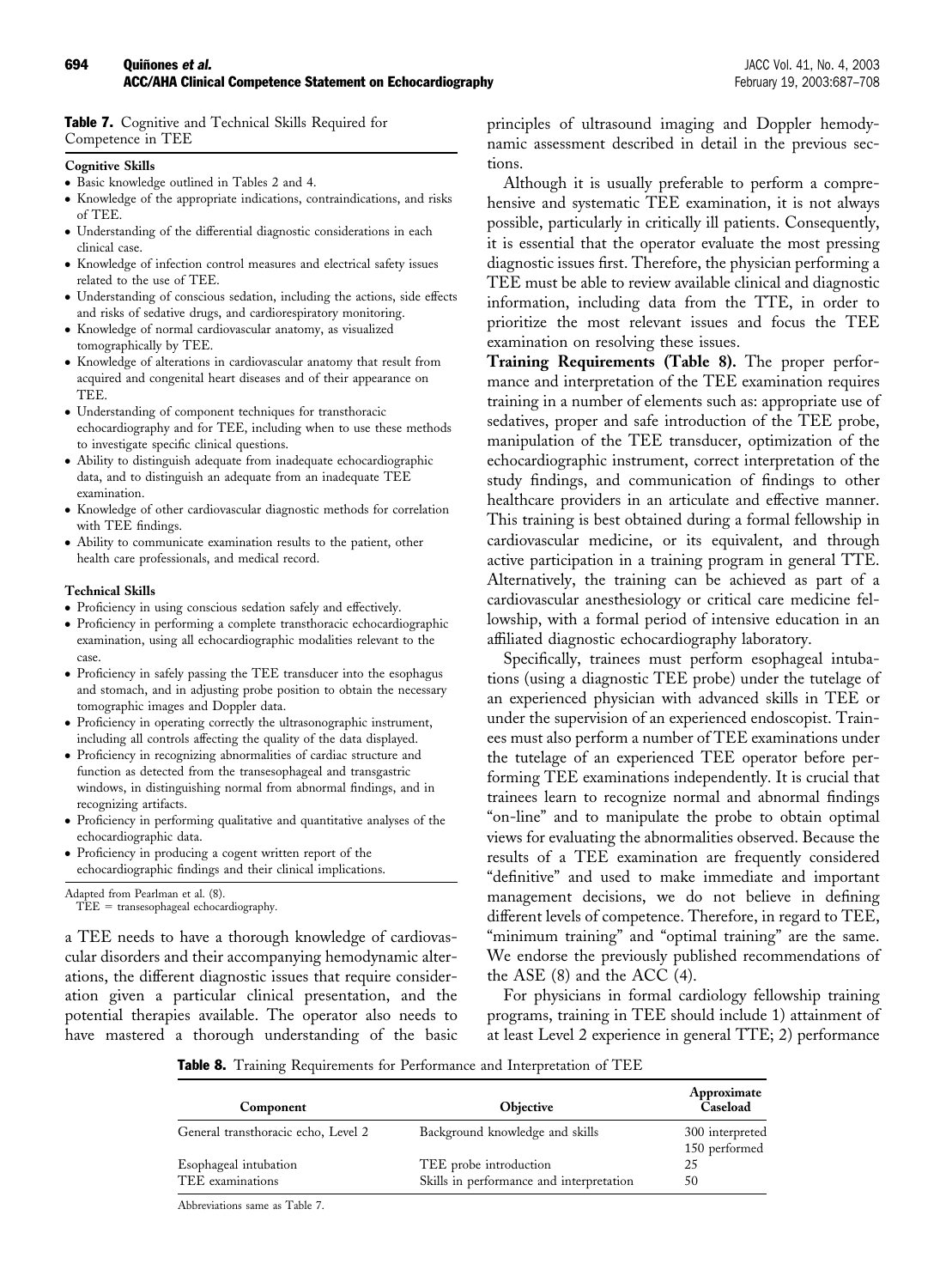| <b>Completion of Training</b>       | <b>Documentation Needed</b>                                                                                                                                                                                                                                                                            |  |
|-------------------------------------|--------------------------------------------------------------------------------------------------------------------------------------------------------------------------------------------------------------------------------------------------------------------------------------------------------|--|
| Before July 1, 1998                 |                                                                                                                                                                                                                                                                                                        |  |
| Training in cardiovascular diseases | ABIM certification <i>or</i> certificate of successful completion of training,<br>or letter from training program director.                                                                                                                                                                            |  |
| Training in TTE                     | Documentation of Level 2 training in TTE (see section C).                                                                                                                                                                                                                                              |  |
| Training in TEE                     | Documentation of performance and interpretation of 50 supervised<br>TEE cases, via letter or certificate from training supervisor*, or<br>notarized letter documenting performance and interpretation of at<br>least 50 TEE studies per year for the previous 2 years, or NBE<br>certification in TEE. |  |
| After July 1, 1998                  |                                                                                                                                                                                                                                                                                                        |  |
| Training in cardiovascular diseases | ABIM certification or certificate of successful completion of training,<br>or letter from training program director.                                                                                                                                                                                   |  |
| Training in TTE                     | Documentation of Level 2 training in TTE (see section C-Table 6).                                                                                                                                                                                                                                      |  |
| Training in TEE                     | Letter or certificate from training supervisor* documenting<br>performance and interpretation of 50 supervised TEE cases, or<br>NBE certification in TEE.                                                                                                                                              |  |
| Maintenance of competence           | Performance of 25–50 TEE examinations per year.                                                                                                                                                                                                                                                        |  |

| <b>Table 9.</b> Documentation and Maintenance of Competence in TEE |  |  |  |
|--------------------------------------------------------------------|--|--|--|
|                                                                    |  |  |  |

\*Training program director, echocardiography laboratory director, or equivalent.

 $ABIM =$  American Board of Internal Medicine; NBE = National Board of Echocardiography; TEE = transesophogeal echo;  $TTE =$  transthoracic echo.

of approximately 25 esophageal intubations with a TEE probe; and 3) performance of approximately 50 diagnostic TEE examinations under the supervision of an experienced (Level 3) echocardiographer, including the review, interpretation, and reporting of study findings. It is important to emphasize that in certain specialized clinical circumstances, even this training may not be sufficient for the independent performance of a TEE. For example, assessment of complex congenital heart lesions, and intraoperative evaluation of the suitability for and results of surgical repair of valvular regurgitation, are particularly demanding and require additional training and expertise.

Physicians who are not enrolled in a cardiology fellowship-training program need to acquire similar knowledge and to develop similar skills. This could be accomplished through an intensive period of training in an active TEE training program or through ongoing training under the guidance and supervision of an experienced (Level 3) echocardiographer with significant expertise in TEE.

**Proof of Competence (Table 9).** Documentation of competence can be achieved by means of a letter or certificate from the director of the echocardiography laboratory in which the trainee obtained TEE training or from the training program director, with input from the echocardiography laboratory director. This documentation should state that the trainee successfully achieved or surpassed each of the training elements, and the dates of training. For physicians whose training in echocardiography was completed before July 1, 1998, a Level 2 equivalence in TTE should be documented, as detailed in the previous section. In addition they must document performance of a minimum of 50 TEE cases per year, for the preceding two years. We believe that ideally, physicians should take the board examination offered by the NBE, and achieve certification in the relevant practice areas of echocardiography (i.e., general

transthoracic, TEE, stress echocardiography, or comprehensive certification).

**Maintenance of Competence (Table 9).** Maintenance of competence in TEE requires both ongoing continuing education and regular performance of TEE examinations. Physicians performing TEE examinations should periodically attend postgraduate courses and workshops that focus on clinical applications of TEE, especially those that emphasize new and evolving techniques and developments. In addition, physicians should seek to compare the quality, completeness, and results of their own examinations with those presented at scientific meetings and in professional publications. On-line or other multimedia formats give physicians increasing access to a variety of materials that can help them keep up with the field.

Ongoing performance of diagnostic TEE examinations is needed to maintain technical skills and to keep up with developments in the field. Infrequent performance of TEE increases the risk of complications or of inaccurate results and inappropriate patient treatment. The guidelines on training in TEE published by the ASE in 1992 recommended performing 50 to 75 TEE examinations per year [\(8\)](#page-21-0). Given the greater exposure to training in this modality over the past 10 years and recognizing that achieving such a volume may be difficult in routine clinical practice, this writing group recommends that a minimum of 25 to 50 cases per year be required to maintain adequate cognitive and technical skills in performing and interpreting TEE. Of course, TEE examinations should not be performed simply to meet these guidelines, but they must be indicated on clinical grounds and appropriate to good patient care. Physicians at the lower end of the recommended number should work in association with a laboratory where a greater volume is performed, so that they can be exposed to an adequate variety of pathology. On the other hand, physi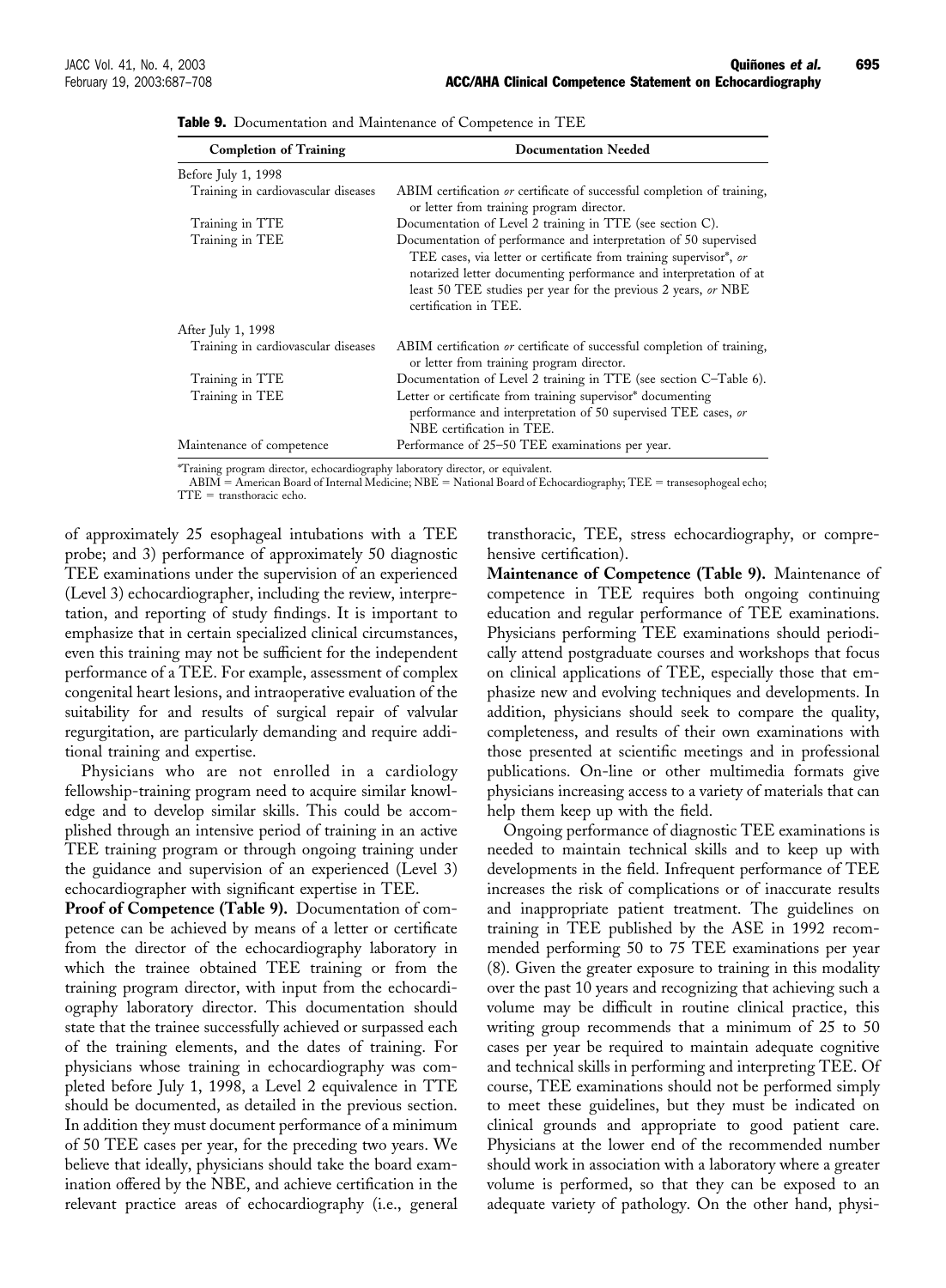cians who cannot meet the recommended number should perform the procedure in conjunction with more experienced operators. Continuing medical education in echocardiography and TEE is essential to keep pace with ongoing technical advances, refinements in established techniques, and applications of new methods. Minimal CME requirements are outlined in Section A.

We also subscribe to the principles of Continuing Quality Improvement in Echocardiography [\(6\),](#page-21-0) and recommend that a random sample of TEE studies performed by an individual operator periodically be reviewed by a qualified expert (from the operator's own institution or, if necessary, from the outside), as part of a quality assessment program. This review should be performed in an educational and non-punitive manner and should help to determine if TEE studies had been performed for appropriate indications, if studies were of sufficient completeness and technical quality to resolve the relevant diagnostic questions, if findings were interpreted and reported correctly, and if results were reported in an effective and timely manner. Recurring variations from the norm would then serve to highlight areas for further quality improvement and thereby help facilitate better patient care. Continuing Quality Improvement considerations also mandate that the results of TEE examinations be compared, whenever possible, with the findings from cardiac catheterization or other cardiac imaging studies, cardiac surgery, or necropsy in order to establish and maintain diagnostic accuracy.

# *E. Perioperative Echocardiography*

**Overview and Indications for the Procedure.** Perioperative echocardiography refers to the application of echocardiographic examination techniques in patients undergoing surgical procedures (intraoperative echocardiography) and during the early postoperative period. Early echocardiographic examinations used epicardial echocardiographic probes that had limited clinical applicability. Today, the examination is performed predominantly through the transesophageal approach, although epicardial and epivascular techniques continue to play a role during surgery, particularly in the echocardiographic assessment of the thoracic aorta.

Perioperative echocardiography utilizes most of the echocardiographic modalities used in the non-operative setting. They include M-mode and two-dimensional imaging techniques as well as pulsed, continuous-wave and color flow Doppler. Most modern transesophageal probes have multiplane capabilities. The ASE and the Society of Cardiovascular Anesthesiologists (SCA) have published guidelines for the performance of a comprehensive perioperative multiplane transesophageal examination [\(9\)](#page-21-0).

The indications for perioperative echocardiography have been summarized by a task force of the American Society of Anesthesiologists/Society of Cardiovascular Anesthesiologists (ASA/SCA) and published as practice guidelines in 1996 [\(10\).](#page-21-0) They can be divided into two broad categories: 1)

indications that lie within the customary practice of anesthesiology, such as the perioperative diagnosis of myocardial ischemia and infarction, the perioperative assessment of hemodynamics and ventricular function, and the perioperative diagnosis and management of cardiovascular collapse; and 2) indications that guide surgical decisions in the operating room. In this regard, cardiovascular lesions are diagnosed, and the information is used to influence the patient's surgical management. The results of surgical interventions may be assessed by echocardiography, and the findings may guide additional surgical therapy, if necessary. A physician should perform the perioperative echocardiographic examination. Although a sonographer may assist the physician, the physician must always be present to interpret the echocardiographic data and assist the surgeon in planning the surgical procedure.

**Minimum Knowledge Required for Performance and Interpretation [\(Table 10\).](#page-10-0)** Competence in performing and interpreting perioperative echocardiography in adult patients requires basic knowledge of ultrasound physics, instrumentation, and cardiac anatomy, physiology, and pathology outlined in the section on General Principles. Although several guidelines describe the knowledge necessary to perform echocardiography, few have focused on the specific knowledge and skills necessary for the practice of perioperative echocardiography. Specific guidelines on training in perioperative TEE have been recently published by an ASA/SCA Task Force [\(11\).](#page-21-0) These recommendations which were developed mainly for anesthesiologists, recognized that perioperative echocardiography was practiced at different levels. Some anesthesiologists predominantly use echocardiography for monitoring purposes in the detection of myocardial ischemia or the evaluation of intracardiac hemodynamics and ventricular function (basic level), while others use the full diagnostic potential of echocardiography in the perioperative period (advanced level). The knowledge and skills necessary to practice perioperative echocardiography at the basic and advanced levels are summarized in [Tables 10](#page-10-0) and [11](#page-10-0), respectively. For non-anesthesiologists who practice perioperative echocardiography, any necessary knowledge beyond what is listed in the tables relates to physiologic changes induced by anesthetic agents, mechanical ventilation, and cardiopulmonary bypass.

**Training Requirements [\(Table 12\).](#page-11-0)** We endorse the recent ASA/SCA task force recommendation of two levels of training for perioperative echocardiography, basic and advanced [\(10,11\).](#page-21-0) Both basic and advanced TEE training refer to specialized TEE training that extends beyond the minimum exposure to echocardiography that occurs during normal anesthesia residency training. Anesthesiologists with basic training are considered able to use TEE for indications that lie within the customary practice of anesthesiology. Anesthesiologists with advanced training are, in addition, able to utilize the full diagnostic potential of perioperative TEE.

The essential components of training include indepen-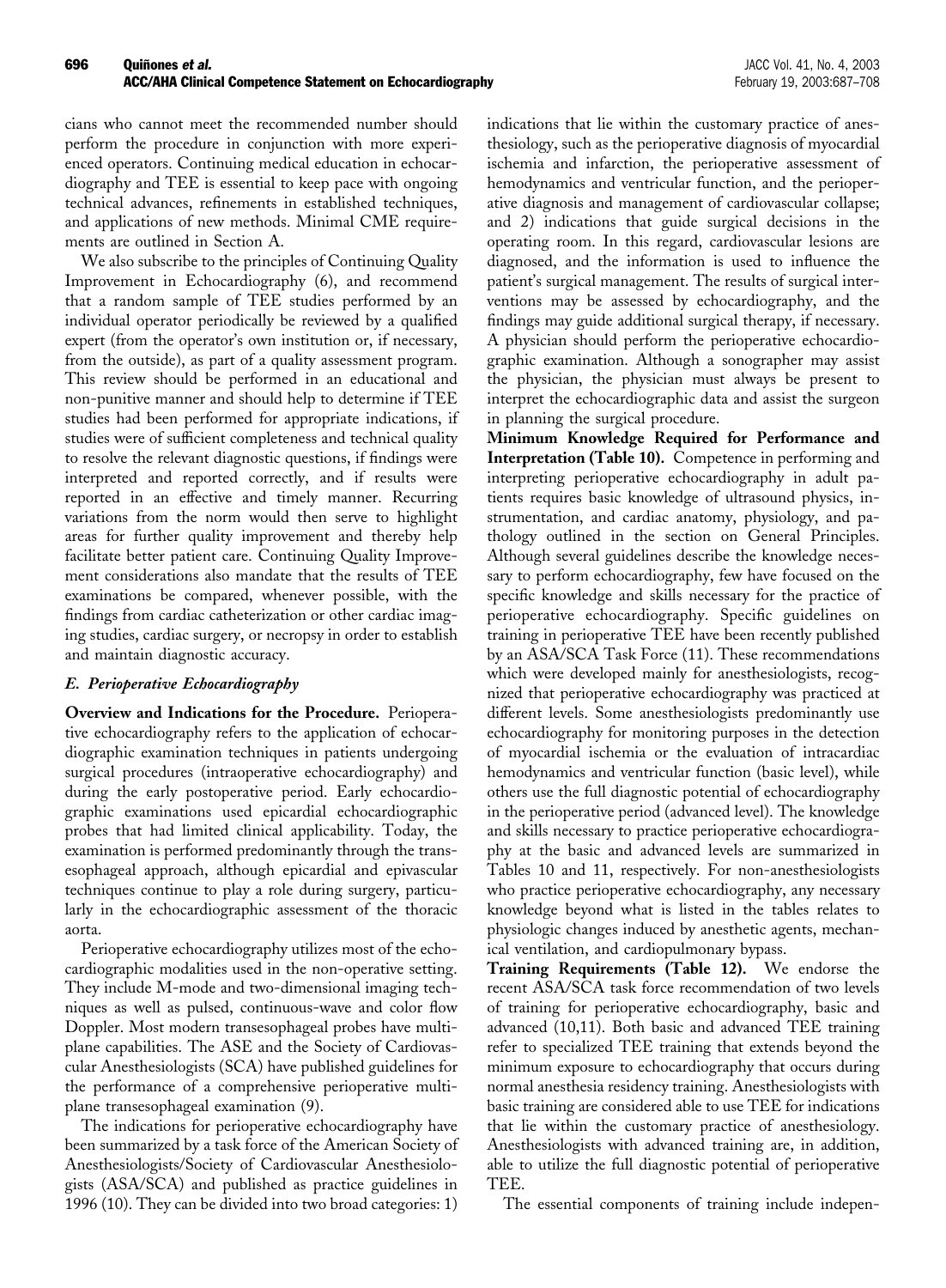#### <span id="page-10-0"></span>Table 10. Cognitive and Technical Skills Needed to Perform Perioperative Echocardiography at a Basic Level

#### **Cognitive Skills**

- Basic knowledge outlined in Table 2.
- Knowledge of the equipment handling, infection control, and electrical safety recommendations associated with the use of TEE.
- Knowledge of the indications and the absolute and relative contraindications to the use of TEE.
- General knowledge of appropriate alternative diagnostic modalities, especially transthoracic and epicardial echocardiography.
- Knowledge of the normal cardiovascular anatomy as visualized by TEE.
- Knowledge of commonly encountered blood flow velocity profiles as measured by Doppler echocardiography.
- Detailed knowledge of the echocardiographic presentations of myocardial ischemia and infarction.
- Detailed knowledge of the echocardiographic presentations of normal and abnormal ventricular function.
- Detailed knowledge of the physiology and TEE presentation of air embolization.
- Knowledge of native valvular anatomy and function, as displayed by TEE.
- Knowledge of the major TEE manifestations of valve lesions and of the TEE techniques available for assessing lesion severity.
- Knowledge of the principal TEE manifestations of cardiac masses, thrombi, and emboli; cardiomyopathies; pericardial effusions and lesions of the great vessels.

#### **Technical Skills**

- Ability to operate the ultrasound machine, including controls affecting the quality of the displayed data.
- Ability to perform a TEE probe insertion safely in the anesthetized, intubated patient.
- Ability to perform a basic TEE examination.
- Ability to recognize major echocardiographic changes associated with myocardial ischemia and infarction.
- Ability to detect qualitative changes in ventricular function and hemodynamic status.
- Ability to recognize echocardiographic manifestations of air embolization.
- Ability to visualize cardiac valves in multiple views and recognize gross valvular lesions and dysfunction.
- Ability to recognize large intracardiac masses and thrombi.
- Ability to detect large pericardial effusions.
- Ability to recognize common artifacts and pitfalls in TEE examinations.
- Ability to communicate the results of a TEE examination to patients and other health care professionals and to summarize these results cogently in the medical record.

Abbreviation same as [Table 7](#page-7-0).

dent work, supervised activities, and assessment programs. Through a structured independent reading and study program, trainees must acquire an understanding of the principles of ultrasound and indications for perioperative echocardiography. This independent work should be supplemented by regularly scheduled didactics such as lectures and seminars designed to reinforce the most important aspects of perioperative echocardiography. Under appropriate supervision, trainees undergoing basic training learn to place the TEE probe, operate the ultrasound machine, and perform a TEE examination. Trainees should be encouraged to master the comprehensive examination

#### Table 11. Skills Necessary to Perform Perioperative Echocardiography at the Advanced Level

#### **Cognitive Skills**

- All the cognitive skills defined for the basic level.
- Knowledge of the principles and methodology of quantitative echocardiography.
- Detailed knowledge of native valvular anatomy and function. Knowledge of prosthetic valvular structure and function. Detailed knowledge of the echocardiographic manifestations of valve lesions and dysfunction.
- Knowledge of the echocardiographic manifestations of CHD\*.
- Detailed knowledge of echocardiographic manifestations of pathologic conditions of the heart and great vessels (such as cardiac aneurysms, hypertrophic cardiomyopathy, endocarditis, intracardiac masses, cardioembolic sources, aortic aneurysms and dissections, pericardial disorders, and post-surgical changes).
- Detailed knowledge of other cardiovascular diagnostic methods for correlation with TEE findings.

#### **Technical Skills**

- All the technical skills defined for the basic level.
- Ability to perform a complete TEE examination.
- Ability to quantify subtle echocardiographic changes associated with myocardial ischemia and infarction.
- Ability to utilize TEE to quantify ventricular function and hemodynamics.
- Ability to utilize TEE to evaluate and quantify the function of all cardiac valves including prosthetic valves (e.g., measurement of pressure gradients and valve areas, regurgitant jet area, effective regurgitant orifice area). Ability to assess surgical intervention on cardiac valvular function.
- Ability to utilize TEE to evaluate congenital heart lesions. Ability to assess surgical intervention in CHD\*.
- Ability to detect and assess the functional consequences of pathologic conditions of the heart and great vessels (such as cardiac aneurysms, hypertrophic cardiomyopathy, endocarditis, intracardiac masses, cardioembolic sources, aortic aneurysms and dissections, and pericardial disorders). Ability to evaluate surgical intervention in these conditions if applicable.
- Ability to monitor placement and function of mechanical circulatory assistance devices.

\*Requires additional training as outlined in the Section on CHD.  $CHD =$  congenital heart disease.

defined by the ASE and SCA [\(9\)](#page-21-0). A basic practitioner should be able to acquire all 20 of the recommended cross-sections, although not always needed for a basic examination, in the event they are needed for remote consultation with an advanced practitioner. For basic training, 150 complete examinations should be studied under appropriate supervision. These examinations must include the full spectrum of commonly encountered perioperative diagnoses and at least 50 comprehensive perioperative TEE examinations personally performed, interpreted, and reported by each trainee [\(Table 12\)](#page-11-0).

For advanced practice, the comprehensiveness of training is paramount. The ASE/SCA Task Force [\(11\)](#page-21-0) recommends that 300 complete examinations be studied under appropriate supervision. These examinations must include a wide spectrum of cardiac diagnoses and at least 150 comprehensive perioperative TEE examinations that are personally performed, interpreted, and reported by the trainee (Table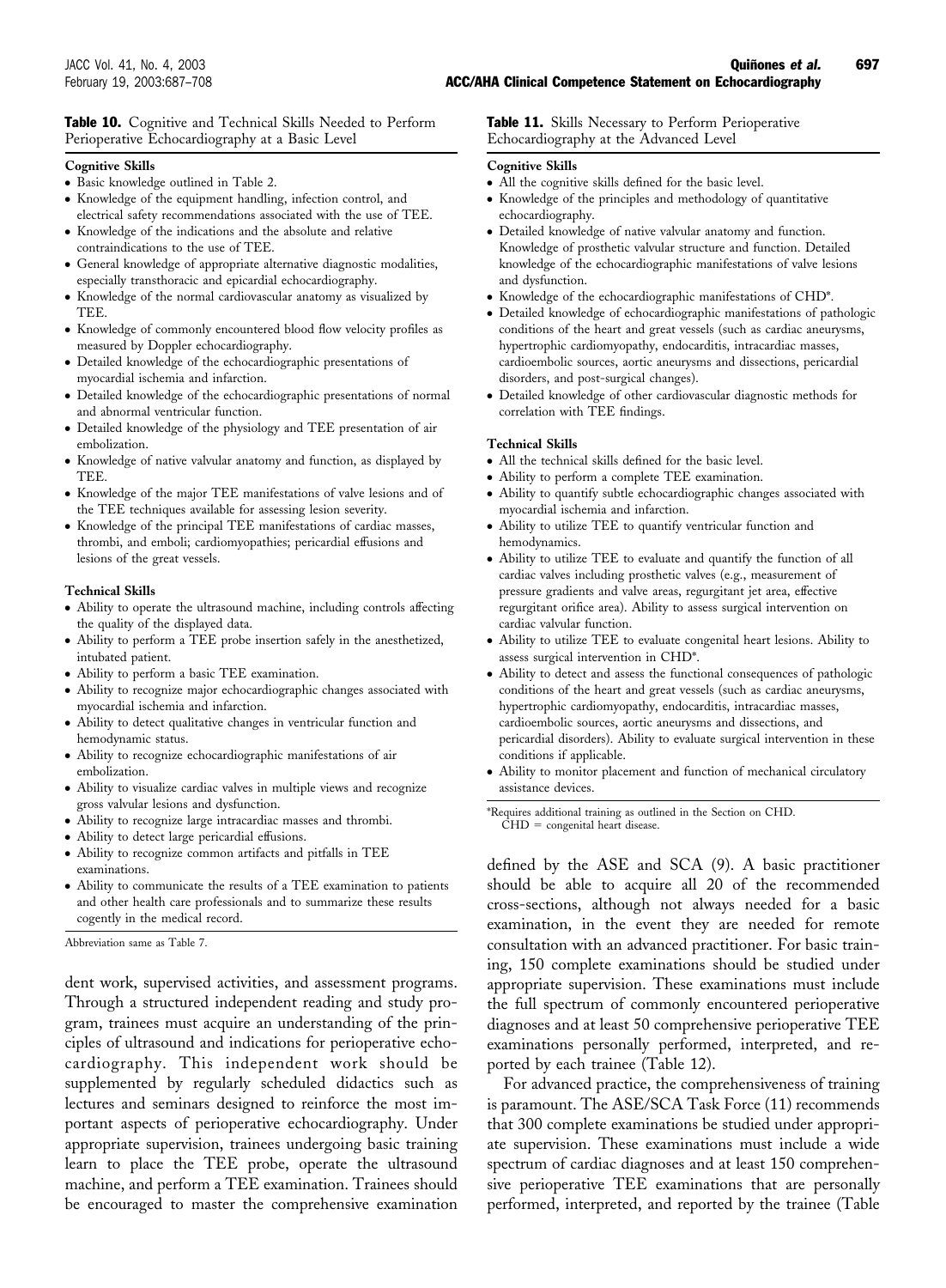|                                        | Basic                                                             | Advanced                                                                                                         |
|----------------------------------------|-------------------------------------------------------------------|------------------------------------------------------------------------------------------------------------------|
| Minimum number of examinations studied | 150                                                               | 300                                                                                                              |
| Minimum number personally performed    | 50                                                                | 150                                                                                                              |
| Program director qualifications        | advanced perioperative echocardiography<br>training               | advanced perioperative echocardiography training, plus at<br>least 150 additional perioperative TEE examinations |
| Program qualifications                 | wide variety of perioperative applications<br>of echocardiography | full spectrum of perioperative applications of<br>echocardiography                                               |

<span id="page-11-0"></span>**Table 12.** Training Recommendations for Basic and Advanced Perioperative Echocardiography

Abbreviations same as in [Table 7](#page-7-0).

12). For both basic and advanced training, trainees must be taught how to convey and document the results of their examination effectively. Periodic formal and informal evaluations of trainees' progress should be conducted during training. Trainees should keep a log of the examinations they performed and reviewed to document the depth and breadth of their training. The experience and case numbers acquired during basic training may be counted toward advanced training if the basic training was completed in an advanced training environment.

The ASE/SCA Task Force and this writing group recognize that trainees from different specialties will allocate their training schedules somewhat differently depending on their backgrounds. A cardiologist-echocardiographer with little operating room experience will need to spend more time in this environment to fully understand cardiac surgical techniques. A cardiac anesthesiologist or surgeon working in a center with a limited variety of cardiac surgery will need to spend more time in the echocardiographic laboratory to fully understand all of the diagnostic techniques in echocardiography.

Advanced training should take place after basic training in a training program designed specifically to accomplish comprehensive training in perioperative echocardiography. The director of the training program must be a physician with advanced training and proven expertise in perioperative echocardiography, who has performed at least 450 complete examinations, including 300 perioperative TEE examinations or equivalent experience. As advanced trainees acquire more experience, they may be allowed to work with more independence, but the immediate availability and direct involvement of an advanced practitioner is an essential component of advanced training. The supporting surgical program must have the volume and diversity to ensure that trainees will experience the wide spectrum of diagnostic challenges encountered in perioperative echocardiography and learn to use TEE effectively in all its established perioperative applications. The perioperative echocardiography training program should have an affiliation with an echocardiography laboratory so that trainees can gain regular and frequent exposure to teaching and clinical resources within that laboratory.

**Proof of Competence (Table 13).** Documentation of competence can be achieved by means of letters or certificates from the director of the perioperative echocardiography training program. This documentation should state the dates of training and that trainees have successfully achieved or surpassed each of the training elements.

Physicians already in practice can achieve appropriate training in perioperative echocardiography without enrolling in a formal training program. However, the same prerequisite medical knowledge, medical training, and goals for cognitive and technical skills apply to them as they apply to physicians in formal training programs. They should work with other physicians who have advanced TEE training or equivalent experience to achieve the same training goals and case numbers as the training levels previously delineated. It is the consensus of this writing group that physicians seeking basic training via this pathway should have at least 20 hours of CME devoted to echocardiography. Physicians seeking advanced training via this pathway should have at least 50 hours of CME devoted to echocardiography. The CME in echocardiography should be obtained during the time that trainees are acquiring the requisite clinical experience in TEE. Trainees should document their experience in detail and be able to demonstrate training equivalent in depth, diversity, and case numbers to the training levels previously delineated. Physicians who provide the training should document the successful completion of the training elements and the dates of training. We believe that, ideally, physicians should take the periop-

Table 13. Documentation and Maintenance of Competence in Perioperative TEE

| <b>Documentation of Competence</b>                                                                                                                                                                                                                                                                              | <b>Maintenance of Competence</b>                                                                                                                                                                 |
|-----------------------------------------------------------------------------------------------------------------------------------------------------------------------------------------------------------------------------------------------------------------------------------------------------------------|--------------------------------------------------------------------------------------------------------------------------------------------------------------------------------------------------|
| Letter or certificate from the director of the perioperative<br>echocardiography-training program (For physicians in<br>practice: a letter from the physician providing the<br>training documenting the successful completion of the<br>training elements and the dates of training)<br>or<br>NBE certification | Performance and interpretation of at least 50<br>examinations<br>Participation in Continuous Quality<br>Improvement<br>Participation in Continuous Medical Education<br>as outlined in Section A |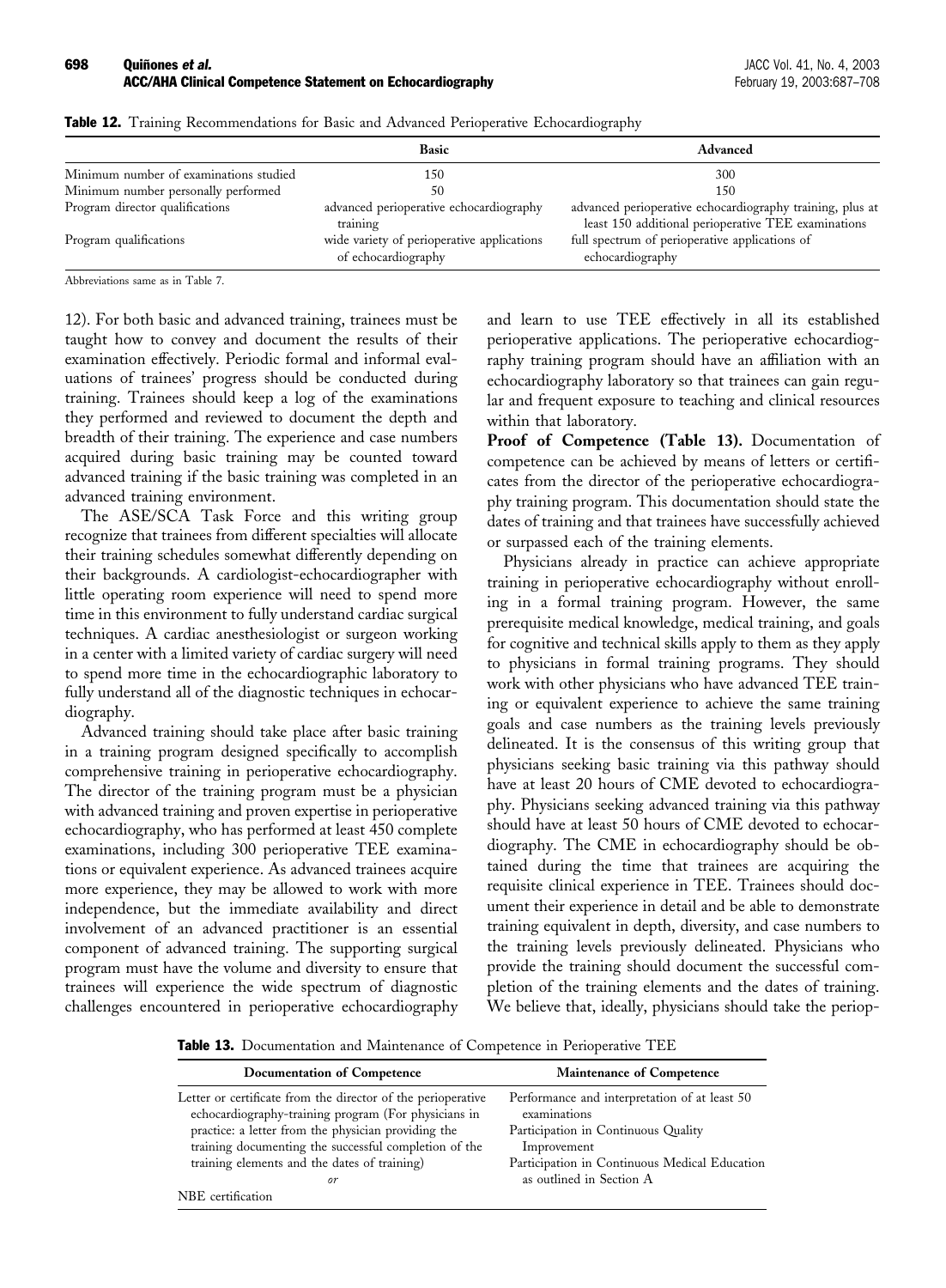erative TEE board examination offered by the NBE and achieve certification in perioperative echocardiography.

**Maintenance of Competence [\(Table 13\).](#page-11-0)** Clinical competence in perioperative echocardiography requires continued maintenance of skills in perioperative TEE including two-dimensional and Doppler examination. Upon completion of above training requirements, a minimum of performance and interpretation of 50 examinations per year is required to remain proficient in performing perioperative echocardiography. A program for continuous quality improvement in echocardiography should be employed as outlined in the ASE Continuous Quality Improvement document [\(6\).](#page-21-0) Continuing medical education in perioperative TEE [is essential t](#page-11-0)o keep pace with ongoing technical advances, refinements in established techniques, and applications of new methods. Minimal CME requirements are outlined in Section A.

# *F. Stress Echocardiography*

**Overview and Indications for Procedure.** Exercise electrocardiography is the standard noninvasive technique for the diagnosis of coronary artery disease. However, several situations (such as baseline ECG abnormalities and inability to exercise), reduce the sensitivity or specificity of exercise testing, or preclude its use entirely. In these situations, stress echocardiography is an important alternative.

There are two main modalities for performing stress echocardiography: 1) exercise stress echocardiography performed either during upright or supine bicycle exercise or immediately following treadmill exercise, and 2) pharmacologic stress echocardiography, most commonly performed using an intravenous infusion of dobutamine at a dose ranging from 5 mcg per kg per min to a maximum of 40 to 50 mcg per kg per min. Atropine is added at peak infusion dose if needed to achieve at least 85% of target heart rate. Side effects of dobutamine stress echocardiography include nausea, vomiting, headache, tremor, and anxiety. Serious complications such as myocardial infarction and death are very rare. Adenosine and dipyridamole can also be used as pharmacologic stressors. Atrial pacing using an esophageal lead or an implanted pacemaker is a third modality for performing stress echocardiography. Although it is not commonly used, this modality can provide an effective and safe method for inducing ischemia.

The normal cardiac response to stress is an increase in heart rate and myocardial contractility. Inducible myocardial ischemia is detected as failure to increase myocardial contractility or development of a new segmental wall motion abnormality. Indications for stress echocardiography include diagnosis of ischemic heart disease, evaluation of patients with known ischemic disease, and assessment of valvular heart disease.

Stress echocardiography can also be performed with spectral and color Doppler for the hemodynamic evaluation of patients with valvular heart disease. Ultrasonic contrast agents have been used to improve endocardial border detection. In the future, these agents might be used to evaluate myocardial perfusion.

Transesophageal dobutamine stress echocardiography has been used to improve endocardial visualization, but because of its invasive nature and the general improvement in transthoracic imaging with the use of contrast agents, this modality has not gained wide acceptance in clinical practice. **Minimum Knowledge Requirements for Performance and Interpretation [\(Table 14\)](#page-13-0).** Competence in performing and/or interpreting stress echocardiograms in adult patients requires all of the basic knowledge of ultrasound physics, instrumentation, and cardiac anatomy, physiology and pathology described in the section on General Principles. In addition, the requirements for stress echocardiography contain two distinct components: 1) stress testing supervision; and 2) performance and interpretation of the echocardiographic images for wall motion analysis. Stress testing supervision requires the ability to safely monitor stress in an individual with potentially severe cardiovascular disease. A recent ACC/AHA Clinical Competence Statement on Stress Testing document by Rodgers et al. [\(12\)](#page-21-0) addressed the cognitive skills, training requirements for establishing competence and requirements for maintaining competence in stress echocardiography. The document separates the skills needed to perform and supervise the stress portion of the test from those needed to perform and interpret the echocardiographic images. Recognition and treatment of life threatening arrhythmias is particularly relevant with dobutamine stress echocardiography. This writing group has decided to adopt the recommendations made by Rodgers et al. [\(12\)](#page-21-0) which are summarized in this section.

Assessment of segmental wall motion remains one of the most challenging aspects of echocardiographic interpretation. Thus, intensive training in echocardiography with a minimum of Level 2 training or equivalent is a prerequisite for acquiring the skills necessary to perform and interpret stress echocardiography studies [\(13](#page-21-0)[\).](#page-13-0)

**Training Requirements [\(Table 15\)](#page-13-0).** Specific recommendations for training in stress echocardiography have been published recently [\(12–14\)](#page-21-0) and consist of achieving Level 2 training in echocardiography plus a minimum of 100 stress studies performed under the supervision of an echocardiographer with Level 3 training and expertise in stress echocardiography, including the independent interpretation of more than 200 stress echocardiograms, and maintenance of skills as outlined [Table 16](#page-13-0) [\(12\).](#page-21-0)

**Proof of Competence [\(Table 16\)](#page-13-0).** A letter from the program training director or training supervisor is expected to document the required training activity and competence. Physicians who intend to perform stress echocardiography and who completed training before the establishment of training levels are expected to achieve training equivalent to that acquired during formal fellowship. This should be achieved in a laboratory with sufficient volume to expose the physician to the same minimum of 100 stress echocardiograms, as previously outlined, under the direct supervision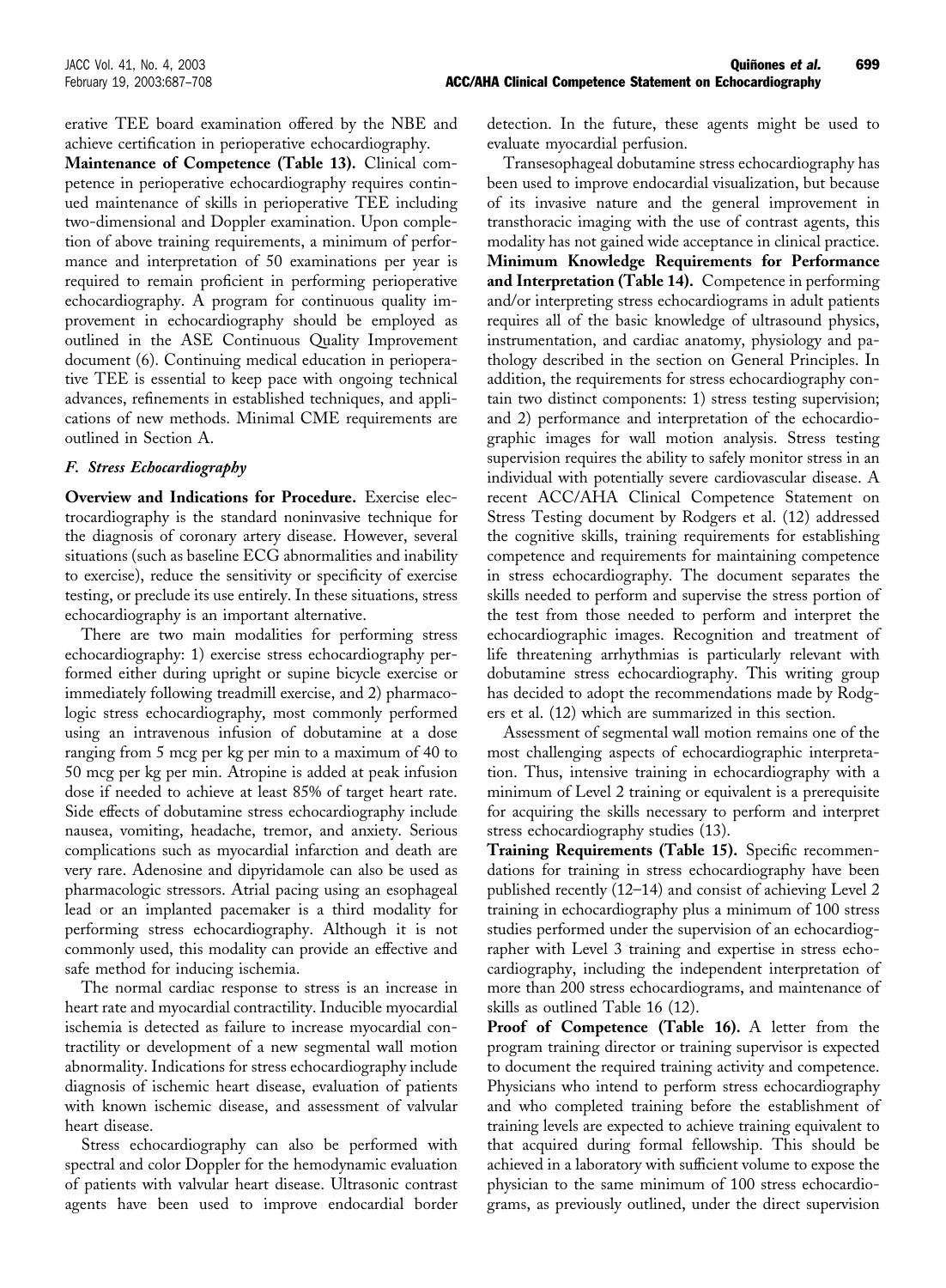<span id="page-13-0"></span>Table 14. Cognitive Skills Required for Performance and Interpretation of Stress Echocardiography

#### **Performance**

- Basic knowledge outlined in Tables 2 and 4.
- Skills for supervision of standard exercise testing, including competence in cardiopulmonary resuscitation and successful completion of an American Heart Association-sponsored course in cardiopulmonary resuscitation and renewal on a regular basis.
- Knowledge of the indications and limitations of exercise echocardiography.
- Knowledge of the different types of pharmacologic stress agents, including advantages and disadvantages of the different agents.
- Knowledge of the indications for pharmacologic stress echocardiography.
- Knowledge of limitations and contraindications of pharmacologic stress echocardiography with different types of pharmacological stress agents.
- Knowledge of pharmacokinetics and physiologic responses of the different pharmacologic stress agents.
- Knowledge of the side effects of different pharmacologic agents and how to manage them.
- Knowledge of the complications of different pharmacologic stress agents and how to manage them.
- Knowledge of cardiovascular drugs and their effects on responses to pharmacological stress.
- Knowledge of electrocardiography and changes that may occur in response to pharmacologic stress.
- Knowledge of the end points of pharmacologic stress echocardiography and indications for termination of a stress echocardiographic examination.
- Knowledge of the sensitivity, specificity, and diagnostic accuracy of pharmacologic stress echocardiographic testing in different patient populations.
- Ability to apply Doppler data to the physiologic changes that occur during pharmacologic stress.

#### **Image Interpretation**

- Basic interpretative skills outlined in Tables 2 and 4.
- Ability to identify left ventricular wall segments and recognize wall motion abnormalities at rest and during stress.
- Knowledge of common pitfalls in the interpretation of digitally acquired images, such as arrhythmias, improper capture, and foreshortening of left ventricular cavity.
- Knowledge of coronary anatomy and relationship to echocardiographic findings.
- Knowledge of the relationship of imaging results to the presence or absence of myocardial viability.
- Knowledge of specificity, sensitivity, and diagnostic accuracy of stress echocardiographic testing in different patient populations.
- Knowledge of conditions and circumstances that can cause falsepositive, indeterminate, or false-negative test results.
- Ability to apply Doppler data to the physiologic changes that occur during exercise or pharmacologic stress.
- Knowledge of prognostic value of stress echocardiographic testing.
- Knowledge of alternative diagnostic procedures to stress echocardiography.

Modified from Rodgers et al. (12).

of an echocardiographer with Level 3 training and expertise in stress echocardiography.

Certification by the NBE is highly desirable. Certification requires successful completion of the Adult Special Competence Examination in Echocardiography as well as documentation of training and maintenance of skills. For Table 15. Training Requirements for Performance and Interpretation of Stress Echocardiography

- Understanding of the basic principles, indications, applications, and technical limitations of echocardiography.
- Level 2 training in transthoracic echocardiography.
- Specialized training in stress echocardiography with performance and interpretation of 100 stress studies under appropriate supervision by a Level 3 echocardiographer.

individuals completing training after 1998, a letter from the training director or section head documenting Level 2 training and performance/interpretation of 100 or more stress echocardiograms is required. For physicians completing cardiovascular training before 1998, a letter documenting performance and interpretation of 400 or more transthoracic echocardiograms and 100 or more stress echocardiograms during each of the two preceding years is required. This letter should be obtained from the laboratory medical director or the hospital chief of staff.

**Maintenance of Competence (Table 16).** The accurate assessment of regional wall motion during stress is difficult enough to require continuous exposure to an adequate mix of normal and abnormal cases in order to maintain competence. The ASE document recommended a volume of 15 stress echoes per month to remain competent [\(14\).](#page-21-0) However, it was the consensus of the experts writing the ACC/AHA Competence Statement on Stress Testing that an individual with established skills could maintain competence with a volume of 100 studies per year [\(12\)](#page-21-0). We endorse this recommendation. Physicians with a lesser volume should perform and/or interpret stress echoes in association with an experienced echocardiographer who achieves the recommended volume of studies in his or her practice. Continuing medical education in stress echocardiography is essential to keep pace with ongoing technical advances, refinements in established techniques, and applications of new methods. Minimal CME requirements are outlined in Section A. A program for continuous quality improvement in stress echocardiography should be employed, as outlined in the ASE Continuous Quality Improvement document [\(6\)](#page-21-0).

# *G. Echocardiography for CHD Patients*

**Overview and Indications for Procedure.** Echocardiography is an important resource used in the evaluation of infants, children, and adults with suspected or documented

Table 16. Demonstration and Maintenance of Competence in Stress Echocardiography

| <b>Demonstration of Competence</b>                                                                                   | <b>Maintenance of Competence</b>                                                                                                                                       |
|----------------------------------------------------------------------------------------------------------------------|------------------------------------------------------------------------------------------------------------------------------------------------------------------------|
| Letter or certificate from training<br>supervisor <sup>*</sup> or NBE<br>certification in stress<br>echocardiography | Performance and interpretation of<br>100 stress studies per year.<br>Participation in continuing medical<br>education in echocardiography as<br>outlined in Section A. |

\*Training program director, echocardiography laboratory director, or equivalent.  $NBE = National Board of Echocardiography.$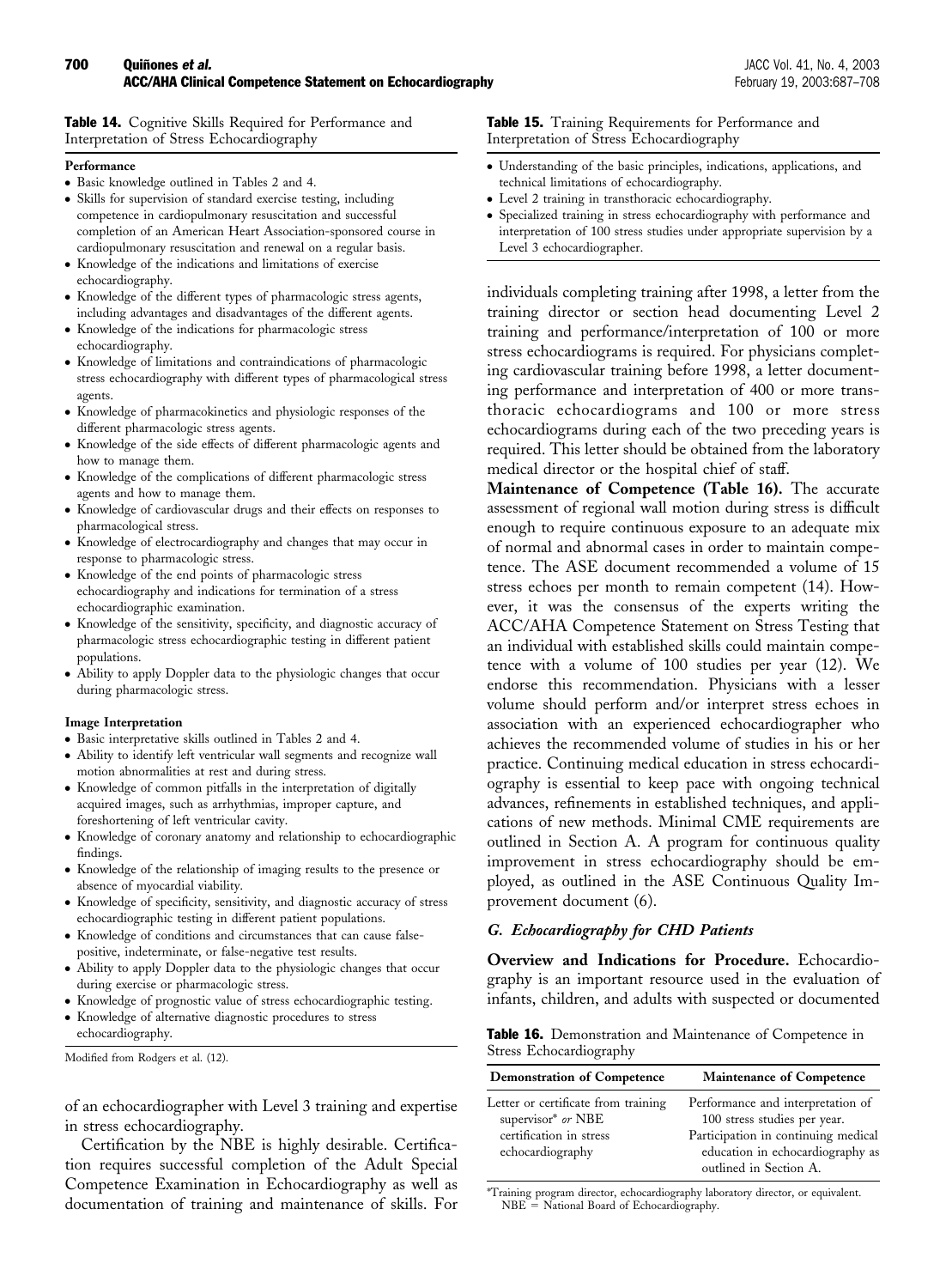CHD. It has been widely applied for the last several decades and has become a mainstay in daily clinical use. As applied to infants, children, and adults with CHD, echocardiography is comprised of all of the previously described modalities. When combined, they provide a comprehensive anatomic diagnosis along with the assessment of associated flow disturbances. Such information is obtained noninvasively, without patient risk or discomfort. The high accuracy of the information is often sufficient to preclude the need for further invasive diagnostic studies such as cardiac catheterization. Numerous echocardiographic methods have been developed with high sensitivity and specificity for individualized diagnosis and assessment of disease severity. In addition to the method's high accuracy, it has prime utility in serial evaluation of patients for surveillance of the severity and progression of the disease, and the response to therapy.

Echocardiography is indicated in the evaluation of the cardiac anatomy and physiology of infants and children in whom cardiac concerns are present, and in adults with known or suspected CHD. This includes patients in whom cardiac malformations are suspected because a heart murmur has been detected or because of concerns about cyanosis, or congestive failure, or abnormal findings on chest X-ray or ECG. The frequency of repeat echocardiographic examination depends on the severity of the disease, the type of intervention performed, and the age of the patient. Whether it is performed in infants, children, or adults, echocardiography of patients with CHD requires a special knowledge base that is usually acquired during a fellowship in pediatric cardiology. In most cases, a properly trained adult cardiologist with Level 2 or 3 competence in echocardiography should be capable of recognizing simple congenital heart defects [\(Table 3](#page-4-0)) and treating affected patients appropriately. However, the same does not apply to complex lesions. Few adult cardiology training programs have a sufficient caseload and case mix of complex lesions to ensure an adequate level of training. Although adult cardiologist echocardiographers may often recognize the presence of a complex CHD, the comprehensive evaluation and management of these lesions require special skills not usually acquired during a conventional adult cardiology fellowship. With the growing number of adults with complex CHD, there is an acknowledged need for cardiologists trained specifically in the care of these patients [\(15\)](#page-21-0). Practitioners in adult CHD require special expertise in echocardiography similar to that possessed by pediatric echocardiographers. This section describes the skills required for performing echocardiography in pediatric patients and in adults with complex CHD, along with the training requirements and criteria for proof of competence and maintenance of competence in this area. The definition of "complex CHD" is any congenital lesion other than those mentioned in [Table 3.](#page-4-0)

**Minimum Knowledge Required for Performance and Interpretation (Table 17).** Competence in performing and/or interpreting echocardiograms in pediatric patients and in adults with complex CHD requires all of the basic

Table 17. Cognitive Skills Required for Performance and Interpretation of Echocardiography in Patients With Complex CHD

**For the Pediatric Patient**

- Basic knowledge outlined in Table 2.
- Understanding of the cardiac structural and physiologic changes that take place during human growth and development from infancy to adulthood.
- Knowledge of the anatomical and physiologic spectrum of CHD and its manifestations during different stages of human growth and development.
- Knowledge of the spectrum of acquired heart disease in the pediatric age group.
- Knowledge of the spectrum of surgical palliation and surgical repair for CHD and its manifestations in the pediatric echocardiogram.
- Knowledge of the spectrum of catheter based interventions for CHD and its manifestations in the pediatric echocardiogram.
- Knowledge of the indications for performance of the pediatric echocardiogram.

#### **For the Adult Patient**

- Basic knowledge outlined in Tables 2 and 4.
- Understanding of the limitations of the echocardiogram in the adult.
- Knowledge of the anatomical and physiologic spectrum of CHD and its manifestations in the adult.
- Knowledge of the spectrum of surgical palliation and surgical repair for CHD and its manifestations on the adult echocardiogram.
- Knowledge of the spectrum of catheter based interventions for CHD and its manifestations in the adult echocardiogram.
- Knowledge of the impact of acquired heart disease on the physiology of the underlying congenital lesion.

 $CHD =$  congenital heart disease.

knowledge of ultrasound physics, of instrumentation, and of cardiac anatomy, physiology, and pathology described in the section on General Principles. In addition, a pediatric echocardiographer must be skilled in observing and understanding the behavioral and developmental aspects of infants and children of all ages, in order to alleviate patient fear, establish patient confidence, and be persuasive enough to allow the proper completion of a cardiac ultrasound examination. At times, echocardiographers may be required to administer sedation to obtain adequate examinations, and knowledge of these agents is necessary. These skills are specific to those practitioners performing examinations in children and do not apply to individuals performing examinations only in adults with CHD.

**Technical Aspects of the Examination.** An echocardiographer must be personally skilled in all aspects of the technical performance and recording of the examination. This includes a review of the indications and goals of the study and the formulation of a plan to accomplish those goals. One must know how to use ultrasound probes of different frequencies to obtain the most comprehensive information possible in a given patient, particularly infants and premature babies. An echocardiographer must be able to scan from all available echo windows and integrate the information from each view. In addition, he/she must be familiar with the use of ultrasound contrast agents, which can enhance the detection of intracardiac shunts. These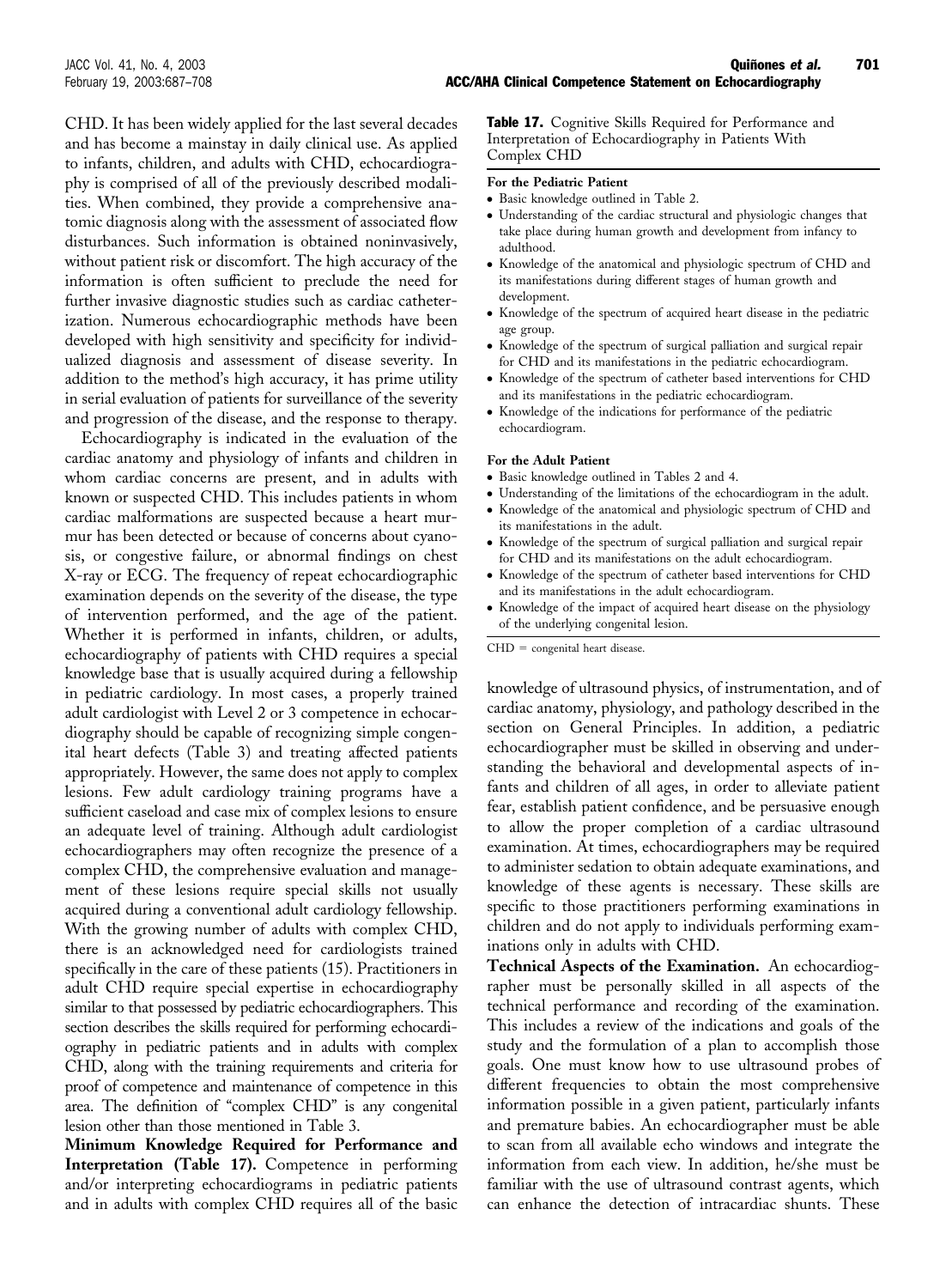|  | <b>Table 18.</b> Training Requirements for Performance and |  |  |
|--|------------------------------------------------------------|--|--|
|  | Interpretation of Echocardiography in Pediatric Patients   |  |  |

| Level   | Minimum Number of<br><b>Studies to Be</b><br>Performed and<br>Intrepreted* | Minimum Additional Number<br>of Studies To Be Either<br>Performed and Interpreted or<br>Reviewed* |  |  |
|---------|----------------------------------------------------------------------------|---------------------------------------------------------------------------------------------------|--|--|
| Level 1 | 100                                                                        | 100                                                                                               |  |  |
| Level 2 | 200                                                                        | 200                                                                                               |  |  |
| Level 3 | 500                                                                        | 500                                                                                               |  |  |

\*At least 25% of these should be in children less than 1 year of age.

skills are required even when a physician has access to a sonographer for performance of the examination. Supervising physicians cannot supervise adequately unless they themselves, are capable of performing echocardiograms on infants and children.

**Anatomy and Physiology.** An echocardiographer examining a patient with complex CHD must be skilled in recognizing anatomic features that identify and characterize specific cardiac structures and allow for diagnosis of specific cardiac malformations. Echocardiographers must be able to identify the abdominal and thoracic situs and perform an anatomic assessment in a segmental anatomic sequence that identifies not only anatomy but also connections. He or she must be fully familiar with associated disease processes and their effect on anatomic findings.

The physiology of many congenital lesions and combinations of lesions is interrelated. The echocardiographer must be familiar with the influence of age, patient size, and hemodynamic state in each lesion, and they must understand the transitional physiology of the neonate, shunt physiology, and the concepts and manifestations of pulmonary hypertension throughout the full pediatric and adultage spectrum. The echocardiographer must be familiar with established techniques used to quantify cardiac function and evaluate different physiologic states and must know how to evaluate the consistency (or lack thereof) of results obtained with these techniques in a given patient.

**Recognition of Simple and Complex Pathology.** An echocardiographer must have sufficient knowledge and experience to be aware of defects or problems that may cluster together. He/she must be aware of cardiac defects associated with various syndromes and be able to recognize the dysmorphic features of those syndromes.

An echocardiographer must know how to evaluate the several anatomic and physiologic abnormalities that coexist in patients with complex malformations and recognize the

effects of altered physiology. They will commonly encounter patients who have undergone surgical intervention for a variety of cardiac problems and for each, they must be aware of the type of surgical procedure and its specific echocardiographic findings. For some lesions, surgical techniques have evolved over the years, so echocardiographers must be aware not only of contemporary surgical approaches but also procedures performed differently in the past. For many of these surgical evaluations, a substantial modification of examination techniques may be required. Interventional procedures for palliation of CHD have become increasingly common. The echocardiographer must have knowledge of the residua and sequelae of these surgical and non-surgical procedures.

**Training Requirements (Tables 18 and 19).** Training in pediatric echocardiography today involves exposure to echocardiographic principles and techniques during a pediatric cardiology fellowship. One may elect to spend additional time in echocardiography, depending on the fellowship program. Close supervision and guidance by experienced pediatric echocardiographers is essential for proper education, training, and development of technical experience. Training involves not only observation, but also actual hands-on performance of the examination.

Echocardiographic training for cardiologists specializing in adult CHD varies according to the level of training. We recognize that minimum numbers are difficult to define and standardize. However, we endorse the recommendations of the 32nd Bethesda Conference that only cardiologists with Level 2 or 3 training should care for such patients independently [\(5\)](#page-21-0). Training in complex adult congenital disease requires a minimum of 150 complete TTE and 25 TEE (10 intraoperative) studies performed and interpreted in patients with CHD, as well as participation in the interpretation of at least 300 TTE and 50 TEE studies (20 intraoperative) [\(16\)](#page-21-0). Case mix is an important aspect of the training experience, and when adequate diversity is not available among adult patients, training should include echocardiographic examinations in children.

**Proof of Competence [\(Table 20\).](#page-16-0)** Letter or certificate from training supervisor, or other means of documentation (i.e., log) of fulfillment of the training requirements as outlined above. No test is presently available for evaluating competence in pediatric echocardiography or in assessing complex CHD in adults.

Table 19. Training Requirements for Performance and Interpretation of Echocardiography in Adults With Complex Congenital Heart Disease\*

| Procedure                        | <b>Minimum Number of Studies</b><br>to be Performed and<br>Interpreted | <b>Minimum Additional Number</b><br>of Studies to be either<br>Performed and Interpreted or<br>Reviewed |
|----------------------------------|------------------------------------------------------------------------|---------------------------------------------------------------------------------------------------------|
| Transthoracic echocardiography   | 150                                                                    | 300                                                                                                     |
| Transesophageal echocardiography | 25                                                                     | 50                                                                                                      |

\*Level 2 or 3, as defined in [Table 5](#page-4-0), required before training.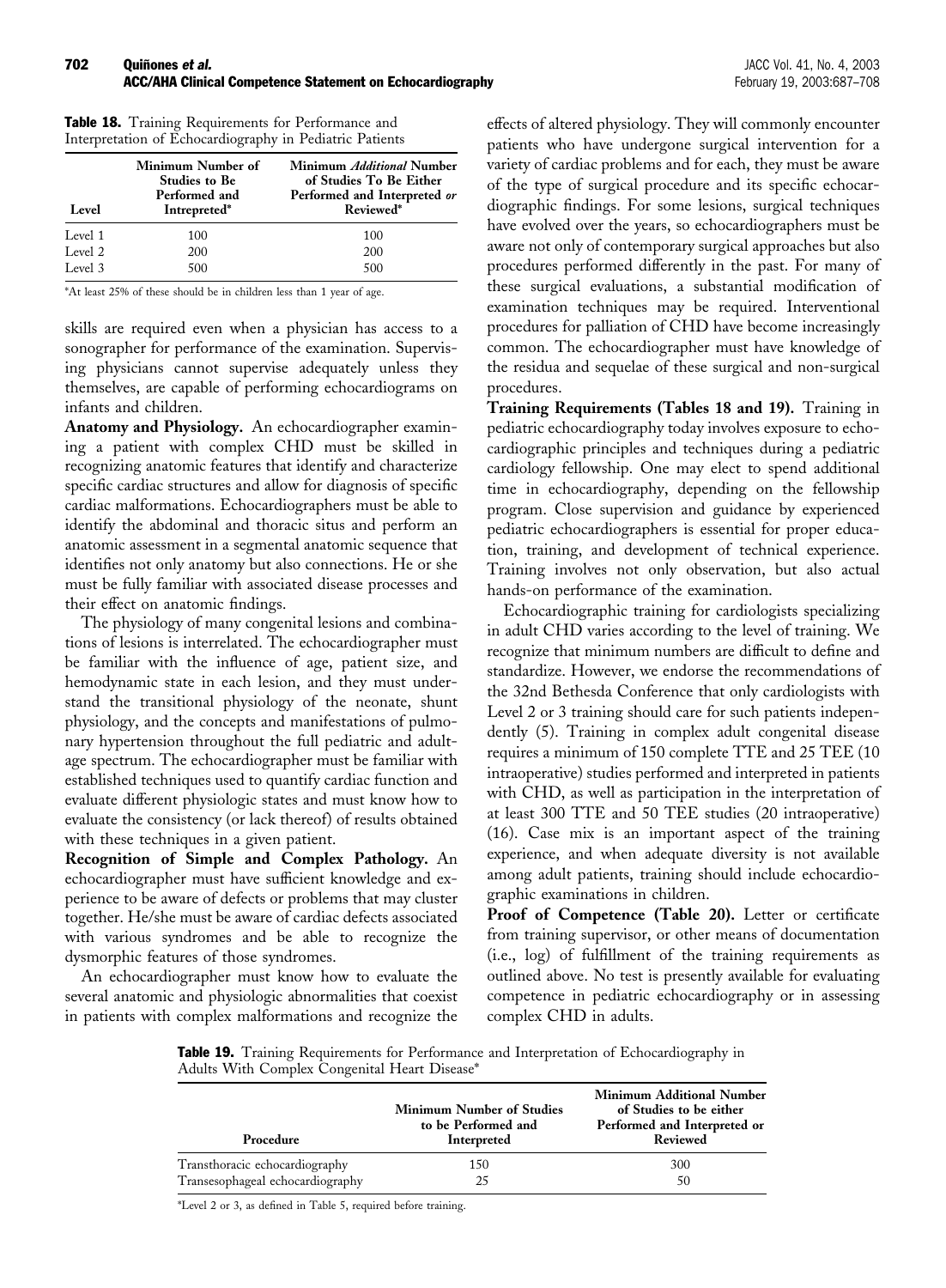<span id="page-16-0"></span>

|  | <b>Table 20.</b> Demonstration and Maintenance of Competence in Pediatric Echocardiography*† |  |  |  |  |  |  |  |
|--|----------------------------------------------------------------------------------------------|--|--|--|--|--|--|--|
|--|----------------------------------------------------------------------------------------------|--|--|--|--|--|--|--|

| <b>Demonstration of Competence</b>              | <b>Maintenance of Competence</b>                                                                            |
|-------------------------------------------------|-------------------------------------------------------------------------------------------------------------|
| Letter or certificate from training supervisor* | Minimum number of studies per year to be performed<br>and/or interpreted*<br>Level $2:400$<br>Level $3:800$ |
|                                                 |                                                                                                             |

\*Training program director, echocardiography laboratory director, or equivalent. †At least 25% of these should be in children less than 1 year of age. Maintenance of competence for echocardiographers in adults with congenital heart disease is outlined in the narrative.

**Maintenance of Competence (Table 20).** Maintenance of competence in pediatric echocardiography requires a minimum of 400 studies annually for Level 2 practitioners and 800 studies annually for Level 3, with at least 25% of the studies performed in patients under a month of age. For cardiologists caring for patients with adult CHD, the number of examinations performed annually to maintain competence has not been defined. Our recommendation is a minimum of 100, as long as an adequate case mix is assured.

#### *H. Fetal Echocardiography*

**Overview and Indications for Procedure.** Fetal echocardiography is the ultrasonic evaluation of the developing human cardiovascular system prior to birth. Non-invasive in nature, and highly accurate when used by skilled operators, it is presently the standard method used for the detection of fetal cardiovascular disease. A complete imaging evaluation of the fetal cardiovascular system can be obtained utilizing a maternal trans-abdominal approach at 18 to 22 weeks gestation; however, some images can be obtained as early as 14 to 16 weeks. Trans-vaginal fetal echocardiography can be performed as early as 12 weeks gestation. The increasing national trends toward routine performance of second trimester obstetrical ultrasound, and toward overall improvements in the field of obstetrical diagnostics have led to a greater number of referrals to specialists knowledgeable in the field of fetal cardiovascular abnormalities and skilled in the performance of fetal echocardiography. Recent data demonstrate an improved postnatal outcome for CHD when a prenatal diagnosis via fetal echocardiography is made [\(17,18\).](#page-21-0)

The practice of fetal echocardiography is unique for a number of reasons. Management of fetal heart disease involves multiple services that care for both mother and fetus. The practice of fetal echocardiography must therefore take place within the context of a multidisciplinary approach offering expertise in pediatric cardiology, maternal-fetal medicine, genetics, neonatology, and pediatric cardiac surgery. The practitioner of fetal echocardiography must have a basis of clinical understanding in all of these fields in order to interact knowledgeably and coordinate care. The detection of fetal cardiovascular disease via fetal echocardiography can have a significant impact on the course of the pregnancy. Information generated by the fetal echocardiographer will commonly result in parental counseling, which may contribute to decisions concerning the continuation of pregnancy, initiation of treatment, or determination of the

place for labor and delivery. Due to the physiologic differences inherent in postnatal and prenatal life, congenital anomalies of the fetal heart are observable but do not commonly manifest clinically until after birth. The time lag between the detection of structural CHD in the fetus and intervention after birth provides an opportunity to offer counseling, genetics evaluation, and education to expectant parents, all of which contributes to appropriate preparation.

Many disease processes including congenital fetal anomalies, acquired fetal disorders, maternal disorders, and exposure to offending agents can lead to abnormalities in fetal cardiovascular development and can thereby warrant examination by a qualified fetal echocardiographer. Indications for fetal echocardiography can be categorized as either maternal or fetal in nature. Examples of maternal indications include: a family history of CHD, diabetes, connective tissue disease, and teratogen exposure. Examples of fetal indications include: an abnormal-appearing heart on routine obstetrical ultrasound, non-immune hydrops, an irregularity of fetal heart beat, chromosomal abnormality, and the discovery of extra-cardiac anomalies (i.e., congenital lung lesions, diaphragmatic hernia).

**Minimum Knowledge Required for Performance and Interpretation (Table 21).** Competence in performing and/or interpreting fetal echocardiography requires all of the

Table 21. Cognitive Skills Required for Performance and Interpretation of Fetal Echocardiograms

- Basic knowledge outlined in Table 2.
- All of the cognitive skills required for performance and interpretation of echocardiography in patients with complex CHD (Table 16).
- Knowledge of the technical aspects of performing a complete fetal echocardiogram.
- The ability to recognize fetal cardiovascular anomalies that will require immediate care and management at birth (i.e., prostaglandin infusion, surgery).
- Knowledge of maternal-fetal physiology and maternal disease that may affect the developing fetal cardiovascular system.
- Knowledge of human embryology and cardiovascular development.
- Knowledge of the evolution of cardiovascular malformations during the 2nd and 3rd trimesters of pregnancy.
- Knowledge of the latest developments in obstetrical diagnostics, including invasive and non-invasive techniques.
- Knowledge of the relationship between fetal CHD and chromosomal, genetic, and non-cardiac organ system abnormalities.
- Knowledge of the most recent developments in surgical correction and current data concerning long-term outcome for complex CHD, in order to counsel expectant parents effectively and objectively.
- Knowledge of the signs of congestive heart failure in the fetus.

 $CHD =$  congenital heart disease.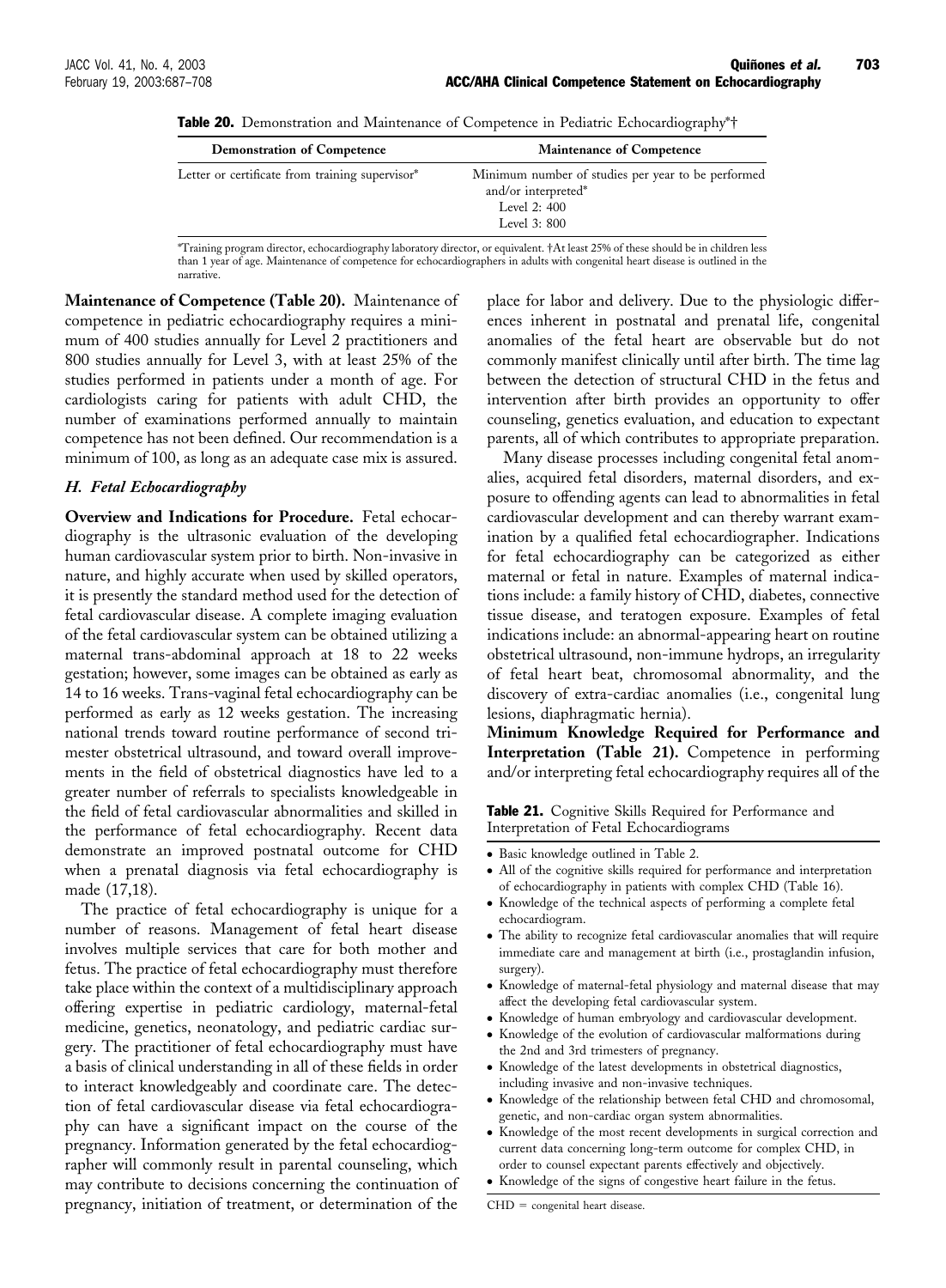basic knowledge of ultrasound physics, of instrumentation, and of cardiac anatomy, physiology, and pathology described in the section on General Principles. In addition, the physician performing fetal echocardiography must be knowledgeable in the principles of biological ultrasound instrumentation and its application in human pregnancy. A thorough understanding of maternal-fetal physiology, as well as maternal diseases that may affect the developing fetus, is necessary. The physician performing fetal echocardiography should be familiar with the latest developments in obstetrical diagnostics, including which invasive and noninvasive tests are available throughout the trimesters of pregnancy. A thorough understanding of and an ability to recognize the full spectrum of simple and complex, acquired and congenital, heart disease are mandatory. The physician must have knowledge of cardiac embryology and the anatomy and physiology of the developing cardiovascular system throughout the stages of human development. A thorough understanding of fetal physiology and the impact of heart disease on fetal physiology is necessary, along with an understanding of the potential impact that labor and delivery have on the fetal cardiovascular system.

Commonly, parental counseling is offered to expectant parents by fetal echocardiographers. Hence, fetal echocardiographers must have good communicative skills, a high level of compassion, and a thorough understanding of the prognosis and outcome of CHD in the 21<sup>st</sup> century. This understanding must include knowledge of the most recent developments in surgical correction for complex CHD, and the most current data concerning long-term outcome. The highest standards of ethics are expected, and fetal echocardiographers should be able to deliver information in an objective, non-directive manner.

Physicians performing fetal echocardiography must be skilled in the technical aspects of the examination. The fetal echocardiogram involves imaging in multiple tomographic planes that provide a three-dimensional understanding of fetal cardiac structure, function, and flow. Two-dimensional imaging should be followed by color Doppler imaging and pulsed-, or continuous-wave Doppler imaging of the inflow and outflow portions of the heart, the atrial and ventricular septae, and the venous and arterial structures. Doppler analysis of umbilical cord vessels, which can provide important information concerning placental function, should be included. Observation and analysis of the fetal heart rate and rhythm via Doppler techniques or M-Mode techniques should be performed.

**Training Requirements (Table 22).** Training for fetal echocardiography should take place under the direction of a skilled and dedicated expert in fetal echocardiography. The training center should be one in which a large number of fetal echocardiographic studies are performed and which has a strong integrated relationship with specialists in maternalfetal medicine. In order to obtain the necessary knowledge base and breadth of understanding of CHD, board certification in, or eligibility for pediatric cardiology should be

| Table 22. Training Requirements for Performance and |
|-----------------------------------------------------|
| Interpretation of Fetal Echocardiography            |

|         | <b>Total Number of</b><br><b>Examinations to Be</b><br>Performed and Interpreted | <b>Total Number of</b><br><b>Examinations to Be</b><br>Performed and/or<br>Interpreted or Reviewed |  |
|---------|----------------------------------------------------------------------------------|----------------------------------------------------------------------------------------------------|--|
| Level 2 | 25                                                                               | 50                                                                                                 |  |
| Level 3 | 100                                                                              | 100                                                                                                |  |

achieved. Familiarization with fetal cardiovascular disease and exposure to the interpretation of fetal echocardiograms take place during fellowship training in pediatric cardiology. This introductory experience (Level 1 competence) may be spread throughout the fellowship training period and should consist of exposure to a variety of fetal echocardiographic cases. Since fetal echocardiography is a complex, specialized form of echocardiographic examination requiring a high level of skill, such minimal exposure does not provide sufficient training to independently perform, or clinically interpret, fetal echocardiograms.

Guidelines for physician training in fetal echocardiography were offered by the Society of Pediatric Echocardiography Committee on Physician Training in 1990 [\(19\)](#page-21-0). We endorse these recommendations. In order to achieve the minimal skills necessary to independently perform and interpret fetal echocardiograms, advanced training beyond that offered during the standard pediatric cardiology fellowship is necessary. Trainees interested in obtaining these minimal skills (Level 2 competence) should perform and interpret 25 fetal echocardiography cases and participate in the interpretation or review of an additional 25 cases under the supervision of a skilled, dedicated fetal echocardiographer. These cases should include a wide variety of simple and complex CHD, as well as extra-cardiac diseases affecting the fetal cardiovascular system. During this period, trainees should be exposed to multidisciplinary maternalfetal clinical care conferences and participate in the care and management of the fetus with cardiovascular disease.

In order to achieve sufficient skills and the confidence necessary to perform and interpret fetal echocardiograms independently, assume responsibility for training other physicians, and direct a fetal echocardiography laboratory (Level 3 competence), a supplemental period of time dedicated to fetal echocardiography training beyond the three years of pediatric cardiology fellowship training is recommended. This should be performed under the supervision of a skilled and experienced fetal echocardiographer. During this period of time, trainees should participate in the performance and interpretation of at least 100 fetal echocardiography cases. These cases should include a wide variety of simple and complex CHD as well as extra-cardiac diseases affecting the fetal cardiovascular system. A portion of this training period should be spent in the performance and interpretation of general obstetrical ultrasound examinations in cooperation with maternal-fetal medicine services. Trainees should participate in multidisciplinary maternal-fetal clinical care con-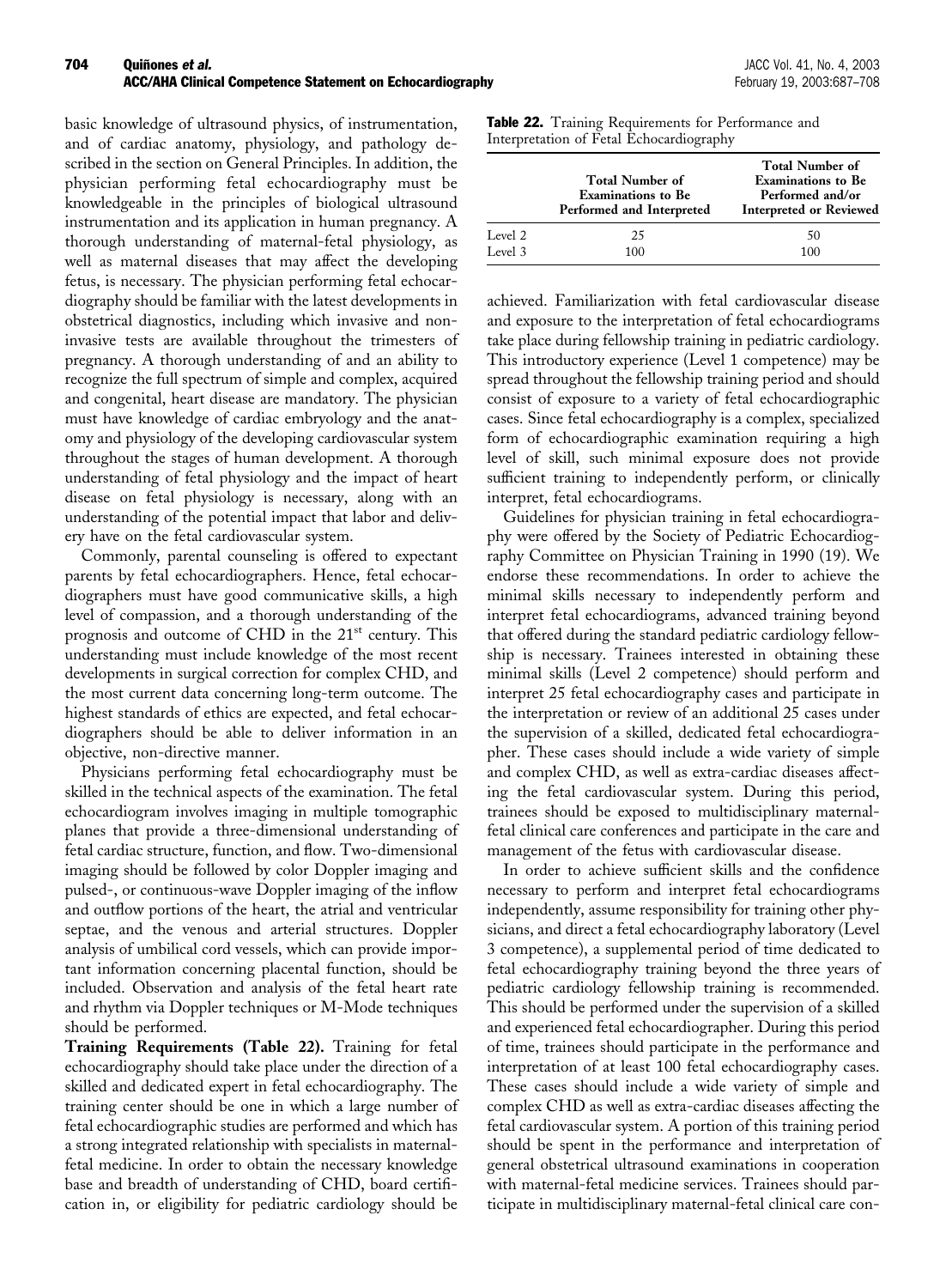| <b>Demonstration of Competence</b>                   | <b>Maintenance of Competence</b>                                                                                                                        |  |
|------------------------------------------------------|---------------------------------------------------------------------------------------------------------------------------------------------------------|--|
| Letter or certificate from program training director | Level 2: Performance and/or interpretation/review of<br>25 cases per year<br>Level 3: Performance and/or interpretation/review of<br>100 cases per year |  |

Table 23. Demonstration and Maintenance of Competence in Fetal Echocardiography

ferences and in the care and management of the fetus with cardiovascular disease. Trainees should be encouraged to participate in research endeavors that will enhance the field of fetal cardiovascular disease.

Proof of Competence (Table 23). Proof of competency is achieved by a letter or certificate from the program training director or physician responsible for supervising trainees, confirming the time dedicated to training in fetal echocardiography and the number of fetal echocardiograms performed. For individuals who completed training before 1990, documentation of performance and interpretation of a similar number of cases as previously indicated is required, along with documentation of participation in maternal-fetal clinical care conferences in which cases concerning fetal cardiovascular disease were reviewed. There is presently no examination available to test competence in fetal echocardiography.

**Maintenance of Competence (Table 23).** Maintenance of competence in fetal echocardiography should be achieved by continuing activity in performance and interpretation of studies as well as active participation in the care of the fetus with cardiovascular disease. Minimal competence (Level 2) can be maintained by performance and/or interpretation of at least 25 fetal echocardiography cases per year, while those seeking to maintain Level 3 skills should perform and/or interpret a minimum of 100 fetal echocardiography cases per year. Evidence of continued learning and acquisition of new knowledge in the field via attendance at scientific meetings and conferences is required.

# *I. Emerging New Technologies*

Over the past few years several new technologies or applications for echocardiography have emerged that continue to improve our ability to care for cardiac patients. Because they are new, there has not been sufficient experience with all of them for specialty societies to provide written recommendations regarding training requirements, documentation,

and maintenance of competence. However, it is the consensus of this writing group that, because these new technologies are in current use, this document should provide, in as much as it is possible, a set of recommendations for training requirements and establishment of competence.

**1. Hand-Carried Ultrasound Devices. OVERVIEW AND INDICATIONS FOR THE PROCEDURE.** The era of an "ultrasound-assisted" physical examination has arrived, having been brought about by improvements on an old concept of a "hand-carried ultrasound (HCU) scanner." A HCU device is defined as a small ultrasound machine (typically less than six pounds), with limited diagnostic capabilities designed for evaluating gross structural or functional abnormalities of the cardiovascular system, which does not fulfill the criteria for a current state-ofthe-art limited or comprehensive echocardiographic examination (Table 24).

The ASE has defined the principal use of HCU as a method of extending the accuracy of bedside physical examination [\(20\).](#page-21-0) The instrument is designed primarily for a "focused" user-specific ultrasound examination. The intent is to appropriately reduce under- and over-utilization of more expensive technology. This definition implies that a state-of-the-art instrument is not always necessary to answer specific pertinent user questions. However, the words, "targeted" and "focused" are often equated with incomplete, inadequate, or inaccurate information, which may lead to inappropriate over- or under-utilization of this and other diagnostic methods or technology. It is the consensus opinion of this writing committee that "extension of the physical examination" should not be interpreted as a license for untrained individuals to use poor imaging techniques that will result in inaccurate diagnosis. The user of an HCU determines which image or information is important to the specific clinical question asked and must take personal responsibility for the quality and use of the obtained information. Consequently, the user should be held ac-

Table 24. HCU versus Current State-of-the-Art Echocardiographic Examinations

|                         | Hand-Carried Ultrasound           | <b>Limited Examination</b> | Comprehensive<br>Examination |
|-------------------------|-----------------------------------|----------------------------|------------------------------|
| Scope                   | brief, extension of physical exam | goal-directed, limited     | complete                     |
| Report                  | limited, if any                   | permanent and complete     | permanent and complete       |
| Minimum training        | Level 1                           | level 2                    | level $2-3$                  |
| ICAEL lab accreditation | N/A                               | recommended                | recommended                  |
| Duration of exam        | brief, less than 15 min           | $15 - 30$ min              | long, greater than 30 min    |
| Archived image          | limited and optional              | yes                        | ves                          |

HCU = hand-carried ultrasound; ICAEL = Intersocietal Commission for the Accreditation of Echocardiography.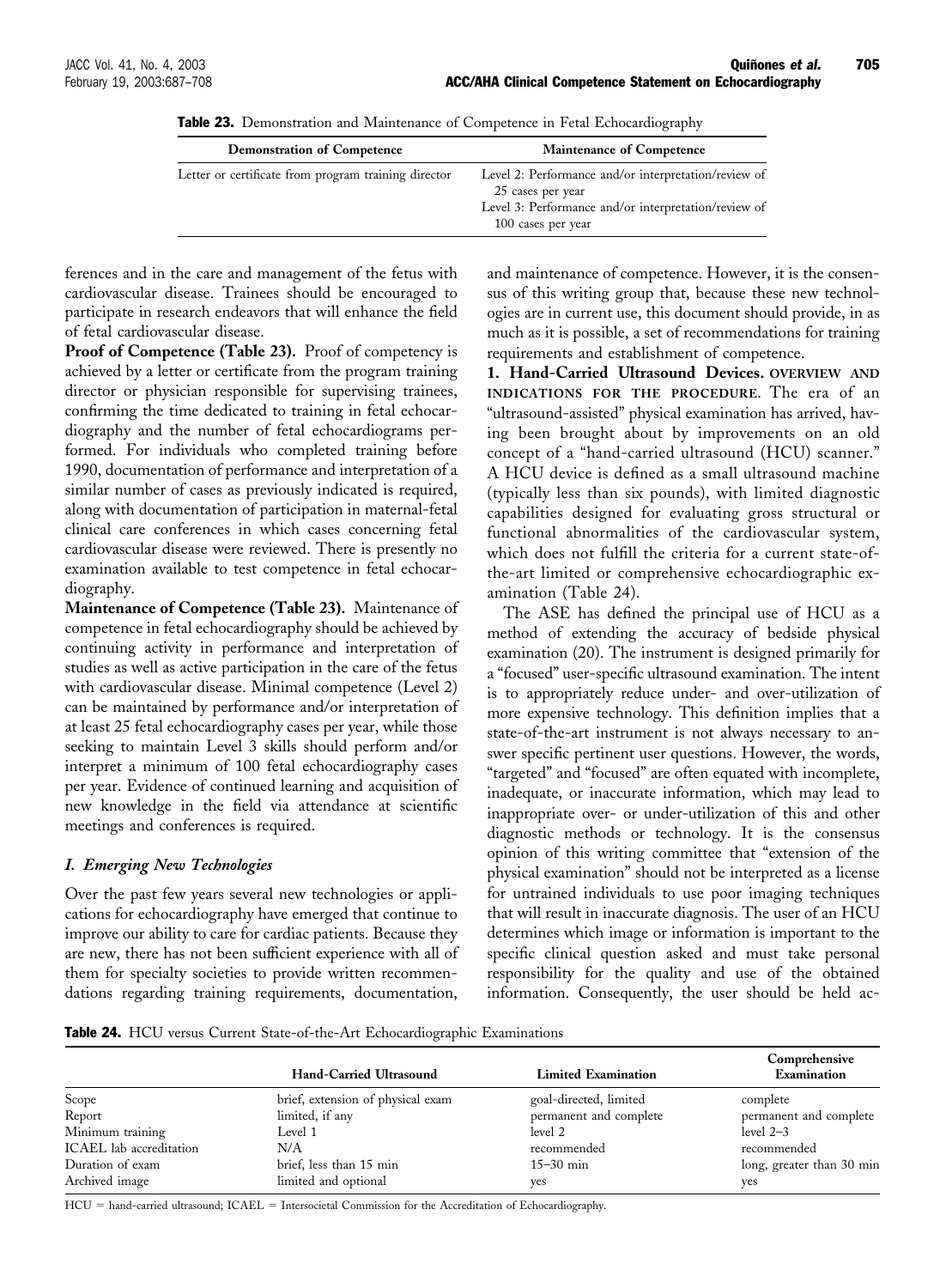countable for appropriate training, application, documentation, and interpretation of HCU data.

**MINIMUM KNOWLEDGE REQUIRED FOR PERFORMANCE AND INTERPRETATION.** Competence in performing and/or interpreting echocardiography using an HCU requires all of the basic knowledge of ultrasound physics, instrumentation, cardiac anatomy, physiology, and pathology described in the sections on General Principles and Adult Transthoracic Examination.

**TRAINING REQUIREMENTS.** Training and credentialing recommendations for physicians performing and interpreting adult TTE have been discussed in detail in Section C. We endorse the ASE recommendations that individuals employing an HCU specifically for cardiovascular education or self-instruction should have at least a basic Level 1 of training, as outlined on [Table 5.](#page-4-0) However, Level 1 training may not be adequate for the independent performance and interpretation of a clinical HCU examination. In this setting, we recommend Level 2 training as defined in [Table 5](#page-4-0). Individuals with less training must consult directly with an echocardiographer with Level 2 or 3 training. This will safeguard the patients' interests and ensure accurate diagnoses, optimal management, and appropriate use of more expensive comprehensive examinations when necessary.

**PROOF OF COMPETENCE.** Depending on its use (i.e., adult transthoracic, pediatrics, or adult congenital) the user of an HCU is expected to meet the full competence requirements of that specific application.

**MAINTENANCE OF COMPETENCE.** Recommendations for maintenance of competence are identical to those outlined under the specific application, such as transthoracic, pediatric, or adult congenital. Physicians with competence in each of these areas automatically have competence in using an HCU for these applications.

**2. Contrast Echocardiography. OVERVIEW AND INDICA-TIONS FOR THE PROCEDURE.** Intravenous contrast agents are available for enhancing endocardial border delineation and improving the Doppler signal. The use of contrast with harmonic imaging provides opacification of the left ventricular cavity and improved endocardial border detection. The technique is especially useful in obese patients and those with lung disease. Stress echocardiography examinations can be challenging, and a short acquisition time is essential in delineating regional wall motion abnormalities induced by peak exercise. The use of contrast can improve the ability to obtain diagnostic information and/or increase diagnostic accuracy. The ASE Task Force on Contrast Echocardiography states that "Intravenous contrast agents demonstrate substantial value in the difficult-to-image patient with comorbid conditions that limit an ultrasound evaluation of the heart" [\(21\).](#page-21-0) Future applications may include the evaluation of myocardial perfusion at rest or during exercise or pharmacologic stress.

**MINIMUM KNOWLEDGE REQUIRED FOR PERFORMANCE AND INTERPRETATION.** Competence in the performance and interpretation of contrast echocardiography requires all of the basic knowledge of ultrasound physics, instrumentation, cardiac anatomy, physiology, and pathology described in the preceding sections. Unique to contrast echocardiography is the need to understand microbubble characteristics and their interactions with cardiac ultrasound, along with the indications and contraindications for various contrast agents.

**TRAINING REQUIREMENTS.** The basic prerequisites for independent competence in echocardiography (Level 2 training) must be met before or during the training experience with contrast. The operator performing contrast echocardiography in conjunction with other special cardiovascular ultrasound examinations, such as stress, perioperative, and TEE, must be in the process of completing or must have completed, the additional subspecialty training credentials recommended in this document.

**PROOF AND MAINTENANCE OF COMPETENCE.** Contrast echocardiography technology is currently evolving, and proof-of-competence and maintenance of competence recommendations have not been established. For now, it is accepted that physicians with Level 2 competence in echocardiography who have learned how to apply contrast agents and interpret contrast-enhanced studies are competent.

**3. Intracoronary and Intracardiac Ultrasound. OVERVIEW AND INDICATIONS FOR THE PROCEDURE.** Intracoronary ultrasound is performed with a miniaturized flexible ultrasound catheter that provides detailed information of the vessel wall [\(22\)](#page-21-0). The high frequency transducers (e.g., 20 to 40 MHz) enable the acquisition of high-resolution images with limited depth of penetration. Today, this technology is not considered as an alternative to angiography but, rather, a complementary diagnostic technique. The clinical advantages associated with the use of intracoronary ultrasound have not yet been fully established in randomized trials. However, there is increasing evidence from large prospective studies that ultrasound guidance improves the results of catheter-based intracoronary interventions in terms of immediate lumen enlargement, reduced procedure-related complications, and long-term prevention of restenosis (23– 25). Although intracoronary ultrasound has become a routinely applied diagnostic technique in interventional cardiology, few attempts have been made to standardize the examination procedure, the definitions, and the format of reporting qualitative and quantitative data. Indications for intracoronary ultrasound in association with coronary interventions include: 1) lesion assessment and selection of treatment; 2) detection and characterization of vascular/ plaque calcium; 3) delineation of plaque eccentricity; 4) identification of type of vessel remodeling; and 5) intracoronary guidance during balloon angioplasty, directional atherectomy, and stent placement.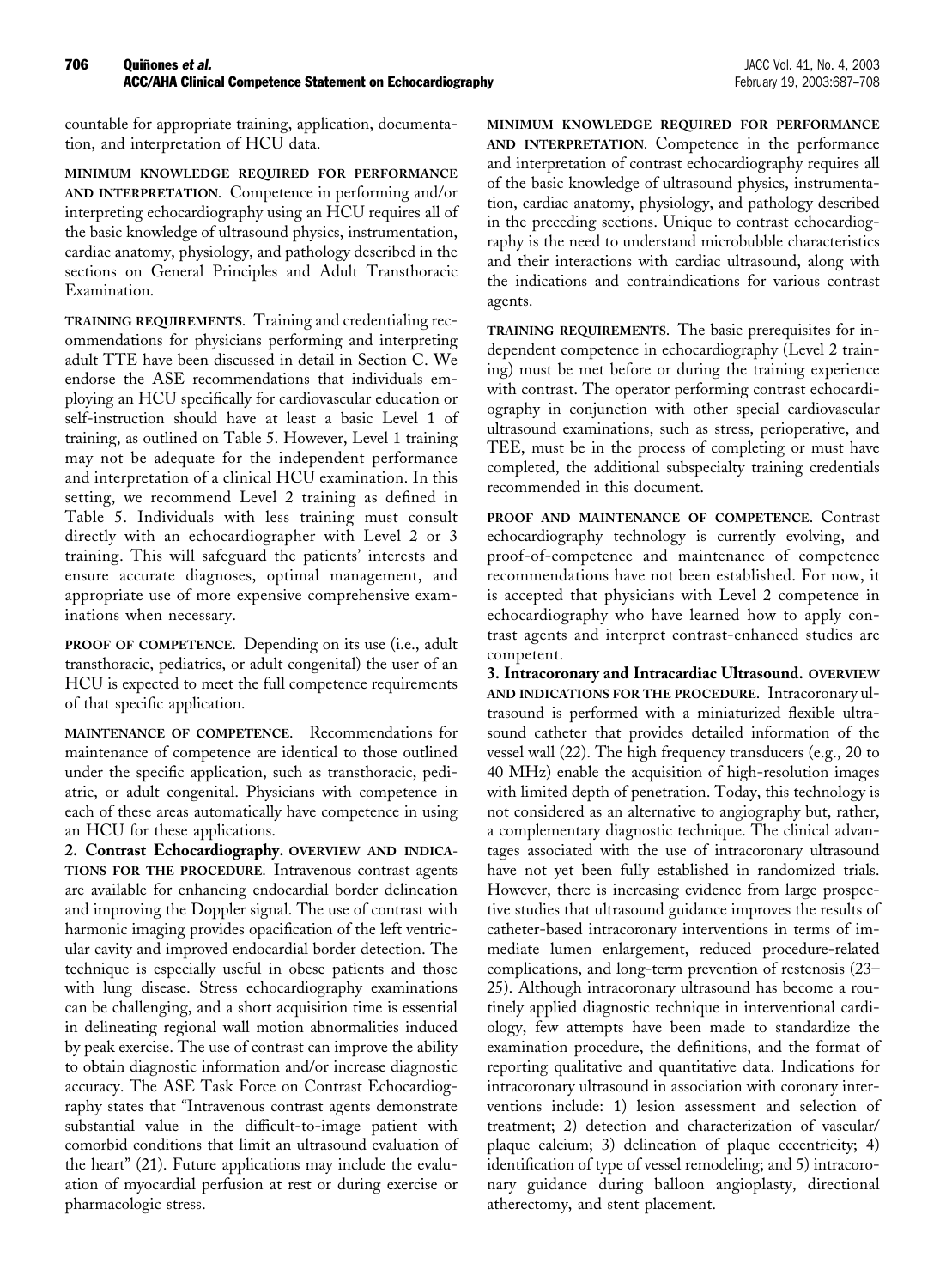Intracardiac ultrasound catheters are of larger caliber and are suitable for entering larger vessels and fluid-filled cavities [\(26\).](#page-21-0) This technology has been used to define cardiovascular anatomy, to guide procedures, and to assess the results of interventions. There are currently two cathetertipped ultrasound transducer technologies: 1) radially arranged piezoelectric elements or rotating element transducers, which generate a two-dimensional radial image; and 2) linear or phased array transducers, which generate a longitudinal two-dimensional image. The intracardiac transducers are of lower frequency (5 to 10 MHz) to enable a greater depth of image penetration into blood or fluid containing cavities and contiguous structures. The phased-array technology also incorporates a full complement of imaging, Doppler, and articulation features.

The use of intracardiac ultrasound has not been fully tested in randomized trials. However, it is reported that this technology can be used to: 1) guide and access the result of an interventional procedure and better visualize cardiovascular anatomy and physiology; 2) reduce radiation exposure; 3) substitute for TEE during interventional procedures; 4) aid in positioning interventional devices; 5) provide echo and Doppler anatomic and hemodynamic information; and 6) direct an atrial septostomy.

**MINIMUM KNOWLEDGE REQUIRED FOR PERFORMANCE AND INTERPRETATION.** There are no currently published standards defining the minimum requirements for performance and interpretation of intracoronary or intracardiac ultrasound. However, similar to other emerging new technologies, competence in performing and/or interpreting the ultrasound examination requires all of the basic knowledge of ultrasound physics, instrumentation, cardiovascular anatomy, physiology, and pathology described in the sections on General Principals and TTE. Physicians performing the examination must also have skills in inserting and manipulating the catheter to obtain the required views and knowledge of normal anatomy and pathology of the structures seen with the ultrasound catheter.

**TRAINING AND COMPETENCE REQUIREMENTS.** Training and competence requirements have not been defined. However, competence will assuredly require a minimum training comparable to Level 2 and a repetitive exposure to the technique consistent with the recommendations for other emerging technologies.

**4. Echo-Directed Pericardiocentesis. OVERVIEW AND IN-DICATIONS FOR THE PROCEDURE.** Cardiac tamponade is a serious, potentially life threatening, condition that can be clinically challenging from both diagnostic and therapeutic perspectives. Presenting symptoms can be diverse and nonspecific (i.e., tachycardia, hypotension, increased jugular venous pressure, pulsus paradoxus) and may therefore be misinterpreted. Two-dimensional and Doppler echocardiography can readily confirm the presence of an effusion and provide accurate assessment of its hemodynamic significance.

Historically the percutaneous pericardiocentesis procedure was essentially "blind," and serious complications were common. The introduction of echo-guided pericardiocentesis has substantially decreased both the major (1.2%) and minor complications (3.5%) of this procedure (27). Echoguided pericardiocentesis is much less expensive and traumatic than a surgical pericardiocentesis. In addition, the echo-guided approach has resulted in the common use of a pericardial catheter for intermittent drainage, which has further reduced recurrence rates and the need for surgical management of the effusion. Echo-guided pericardiocentesis is considered to be the primary therapy for patients with clinically significant effusions, and it is often the definitive therapy. Success in the relief of tamponade is reported to be 97%, single needle passage provides access to the effusion in 89% of patients.

**MINIMUM KNOWLEDGE REQUIRED FOR PERFORMANCE AND INTERPRETATION.** Competence in performing an echo-directed pericardiocentesis requires a basic knowledge of ultrasound physics, instrumentation, cardiac anatomy, physiology, and pathology as described in the sections on General Principals and TTE. In addition, physicians performing the procedure must have procedural skills in localizing the optimal entry site (i.e., where the fluid is closest to the skin surface), introducing the needle into the pericardial space, passing the guiding wire, and introducing a draining catheter when required.

**TRAINING REQUIREMENTS.** Physicians performing an echo-guided pericardiocentesis must meet established training and credentialing recommendations for performing a state-of-the-art limited or complete echocardiographic examination. Although training requirements have not been formally published, we recommend that trainees have at least a Level 2 echocardiography training and be personally tutored by an experienced Level 2 or 3 echocardiographer in the performance of at least 5 to 10 echo-guided pericardiocenteses.

**MAINTENANCE OF COMPETENCE.** There are no established competence criteria beyond those for adult TTE. However, it is essential to maintain a high level of echocardiographic skill and review the essentials of the echo-guided pericardiocentesis technique frequently.

# STAFF

*American College of Cardiology Foundation* Christine W. McEntee, Executive Vice President Lisa Bradfield, Associate Specialist, Clinical Documents

*American Heart Association* Sidney C. Smith, Jr., MD, FACC, FAHA, Chief Science Officer Kathryn A. Taubert, PhD, FAHA, Vice President, Science and Medicine